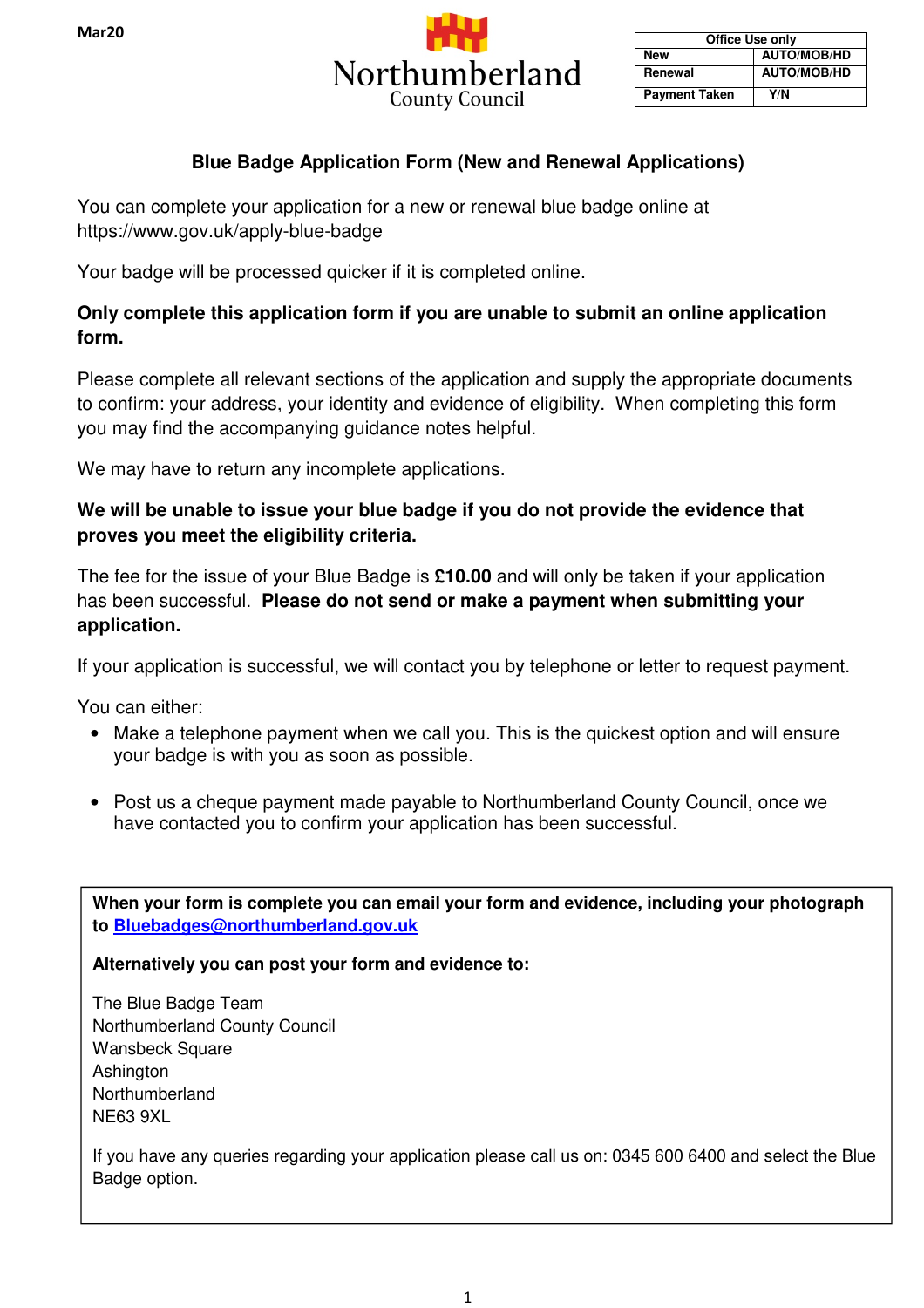# **Section 1 – About you or the person you are applying for**

## **Who are you applying for ?**

Myself (The badge is for you)

Someone else (A relative or somebody you care for)

 Fill in the answers and sign the form on their behalf. Where the form says "you", it is referring to the applicant.

An organisation (Which transports disabled people)

## **Do you already have a Blue Badge ?**

|--|

Enter the badge number (6 digits) and the expiry date

Badge number: Expiry date :

No

## **IF YOU ARE AN ORGANSATION GO TO SECTION 8**

**Full Name** (First name and Last name)

## **Has your name changed since birth ?**

Yes Enter full name at birth

No

**Gender** 

**Date of birth** (Day / Month / Year)

If you are applying for somebody else, we will ask for your name and your relationship to the applicant.

For organisations, you only need to fill in the organisation section.

If you do not know the badge number, leave it blank and your local authority should be able to find the badge using your details.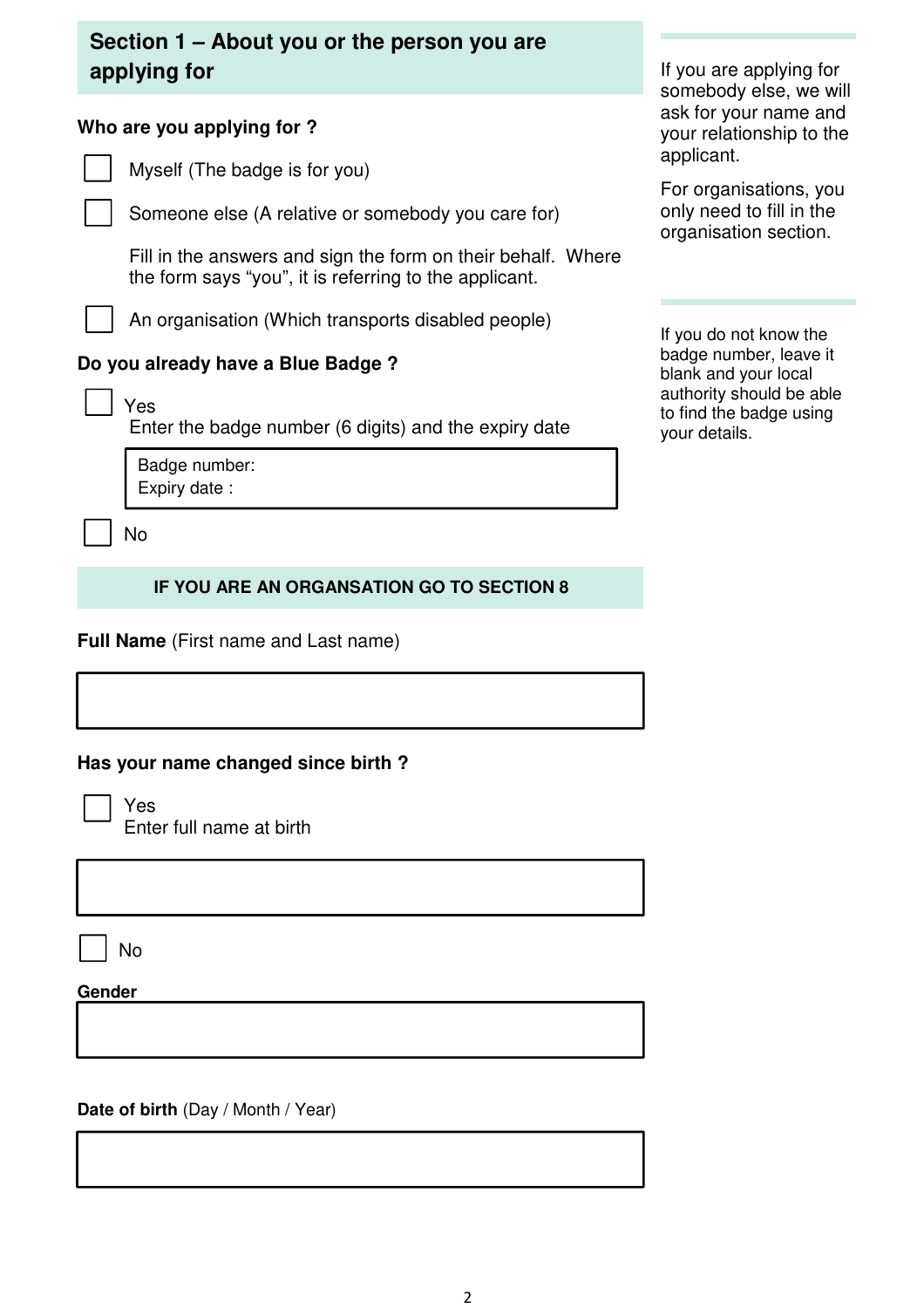## **National insurance number**

(Leave blank if you do not have one)

#### **Current address**

(This is where the badge will be posted to)

Postcode:

#### **Previous address**

(if different within the last three years)

Postcode:

**Email address** (optional)

**Main phone number – landline or mobile** 

**Alternative phone number** (optional)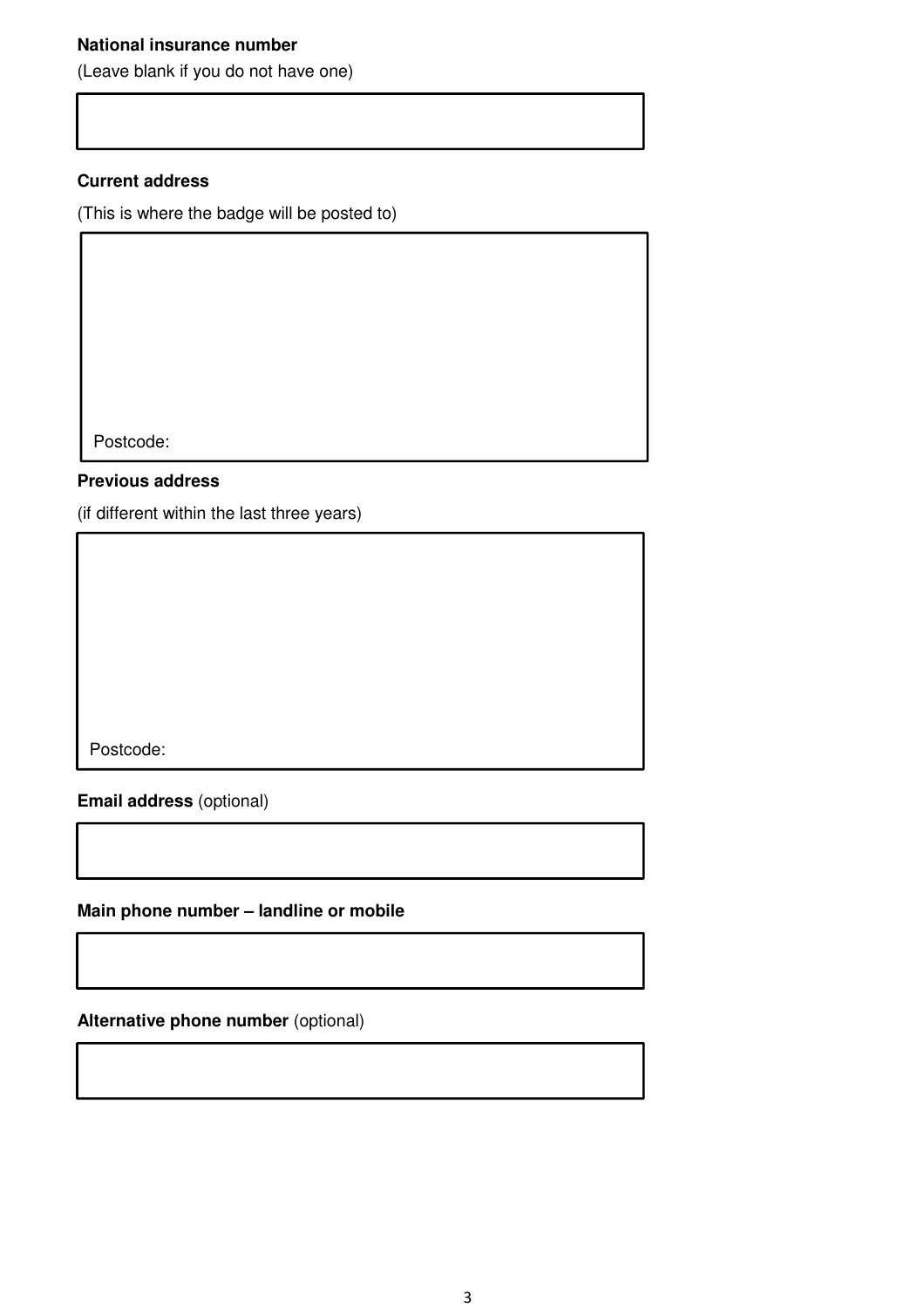# **If you are applying on behalf of somebody else**

### **Who should be contacted about this application ?**

(If you are the contact, put your full name here)

## **Your relationship to the applicant**

# **Proof of identity, address and eligibility**

It is important that you complete all relevant sections and that you supply the appropriate documents to confirm:

- Your identity
- Your address
- Evidence of eligibility

We may have to return any incomplete applications or contact you requesting further information, this will delay the processing of your blue badge.

#### **We will be unable to issue your blue badge if you do not provide the evidence that proves you meet the eligibility criteria.**

#### **Which of these are you providing as proof of identity?**

You must attach one of the following as proof of identify

Birth or adoption certificate

Marriage/Civil partnership/Dissolution or Divorce certificate

Passport



r

Driving licence (must be current)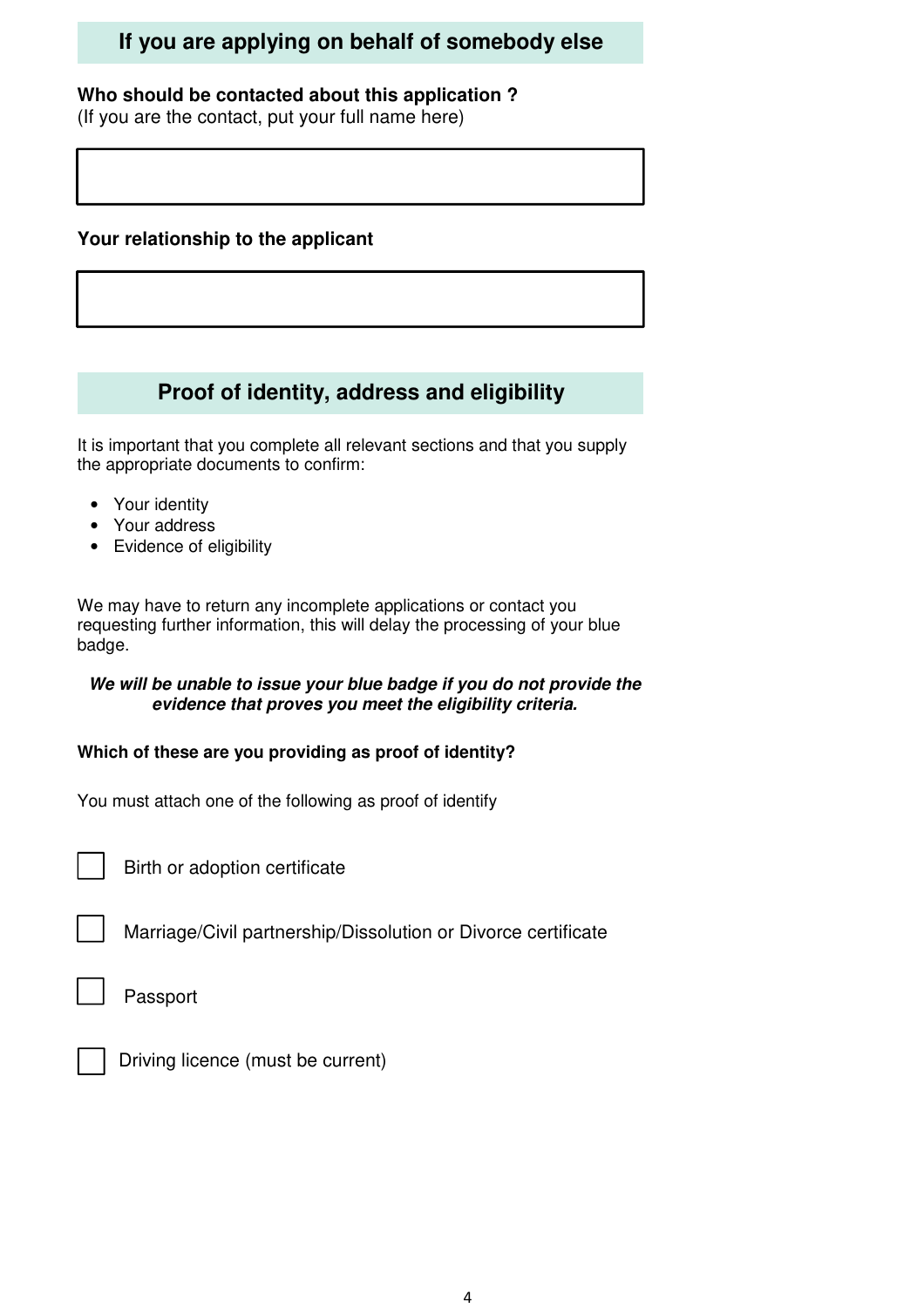#### **Proof of address**

**Do you give Northumberland County Council permission to check your personal details on the local authority Council Tax database to prove your address ?** 

Yes

 No – You must provide a copy of your proof of address,please supply one of the following, dated within the last six months.

The requirements are similar to a passport photo.

- Driving Licence
- Council Tax Bill
- Utility Bill
- Benefit Letter

#### **Recent photograph of the applicant**

You will need to provide a photograph as this is printed on the back of your Blue Badge. The requirements are similar to a passport photo.



Make sure it:

- Has a plain, light, background
- Includes face and shoulders
- Shows the face clearly
- Is a true likeness

If you do not give us permission. You will need to provide us with proof of your address.

It is best to get somebody else to take the photo.

Please ensure the applicant's full name is on the back of the photograph.

#### **Vehicle Registration**

Do you drive yourself, or do you normally travel in a specific motor vehicle?

Yes

Enter the vehicle registration number

No

If there is no main vehicle you travel in, please select this option

The vehicle could be owned by the applicant, or one that is owned and driven by their main carer e.g. their partner/spouse or their parent/carer.

Blue Badges can be used in any motor vehicle the holder is travelling in.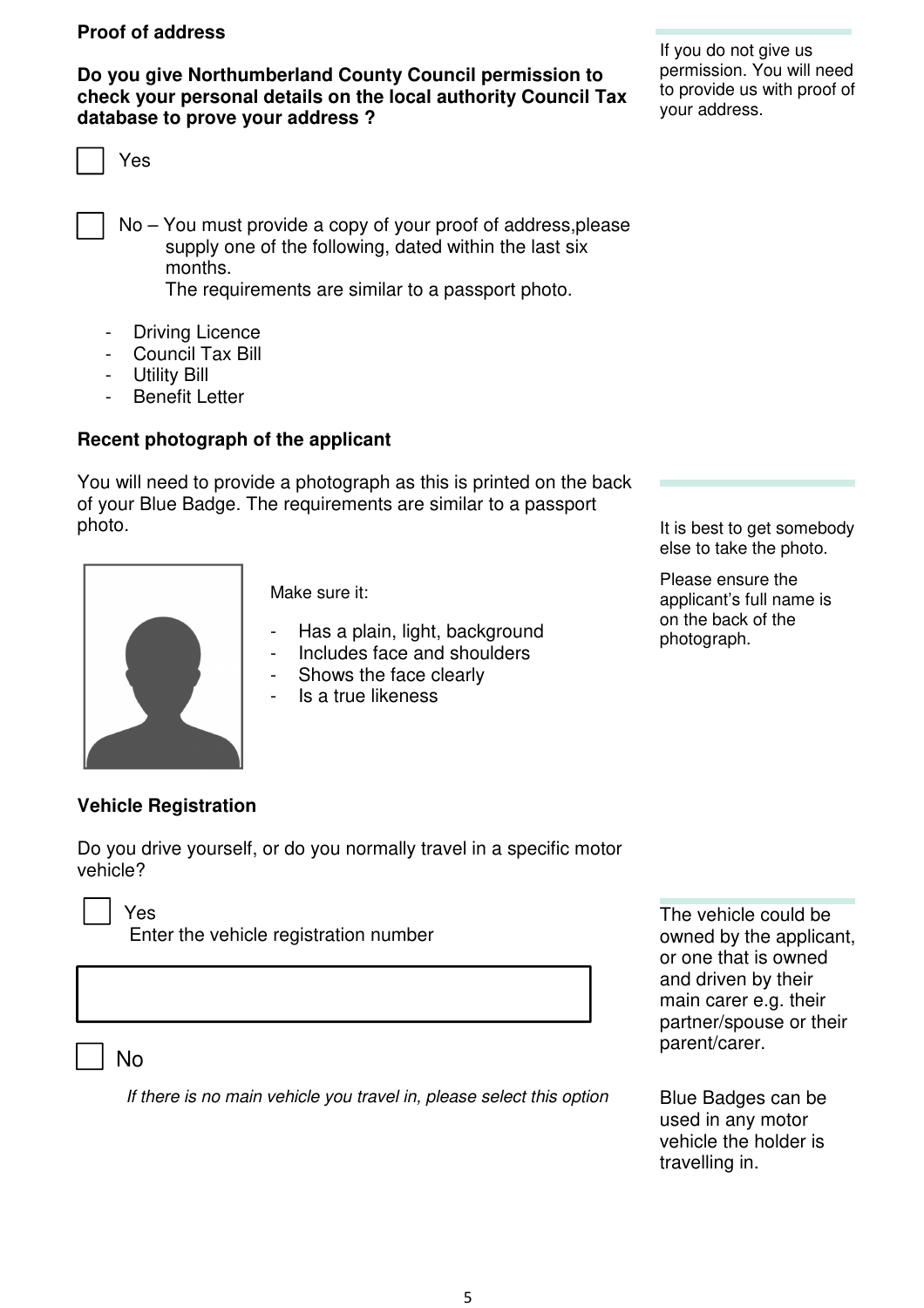# **Section 2 – Applicants who qualify without further assessment**

You may automatically qualify for a Blue Badge if you either:

- Are severely sight impaired (blind)
- Receive the higher rate of the mobility component for Disability Living Allowance
- Received 8 or more points in the "moving around" part or 10 points (Descriptor E) in the "planning and following journeys" part of a mobility assessment for Personal Independence Payment
- Receive the War Pensioners' Mobility Supplement
- Receive a qualifying award under the Armed Forces Compensation Scheme

If none of these apply to you, go to **Section 3**. Otherwise, complete the relevant section below and then go to **Section 9**.

# **2.1 Severely sight impaired (blind)**

#### **Are you registered as severely sight impaired (blind) and do you give us permission to check the register at the local authority?**

Yes

Enter the name of the local authority

No

Enclose a copy of your Certificate of Vision Impairment (CVI)

# **2.2 Disability Living Allowance (DLA)**

## **Were you awarded the higher rate of mobility component ?**

Yes – If your award has an end date, enter the end date

Make sure you send a copy of the award letter with this application

No – You should answer the next section 2.3

If you were awarded the higher rate of the mobility component, you need to attach a copy of the letter from DWP, dated within the last 12 months. This certificate of entitlement should confirm your mobility rating.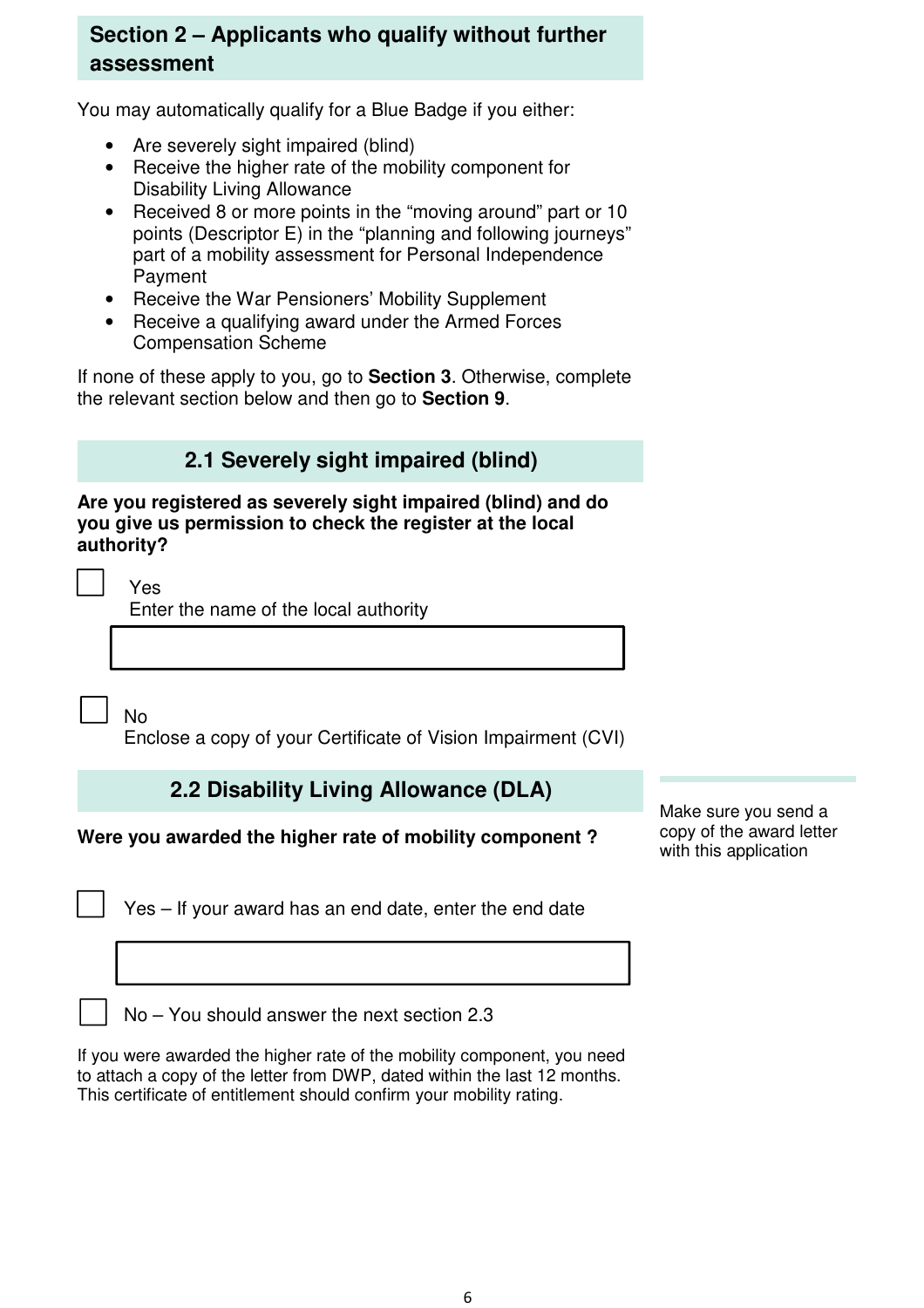## **2.3 Personal Independence Payment (PIP)**

#### **Did you score 8 points or more in the "moving around" part of the mobility assessment ?**

- Yes How many points were scored ?
	-

If your award has an end date, enter the end date



No - **Go the the next "PIP" section 2.3.1** 

If you did score 8 points or more in the "moving around" part of the mobility assessment, you need to attach a copy from the award letter from DWP showing this. It should show your entitlement to PIP, assessment scores (including the mobility scores).

## **2.3.1 Personal Independence Payment (PIP)**

**Did you score 10 points in the following specific points descriptor in the "planning and following a journey" part of the mobility assessment of PIP ?** 

Descriptor E 10 points - You cannot undertake any journey because it would cause overwhelming psychological distress

Yes

If your award has and end date, enter the end date

No - You should answer the questions in **Section 2.4** 

If you did score the 10 points outlined above in the "planning and following journeys" part of the assessment, you need to attach a copy from the award letter from DWP. It should show your entitlement to PIP, assessment scores (including the mobility scores).

Make sure you send a copy of the pages from the award letter showing you have scored 8 points or more in the moving around section of the mobility assessment.

Make sure you send a copy from the award letter with this application, which shows you have scored 10 points in the specific descriptor. If you have not scored 10 points in the specific descriptor you will need to go to Section 3.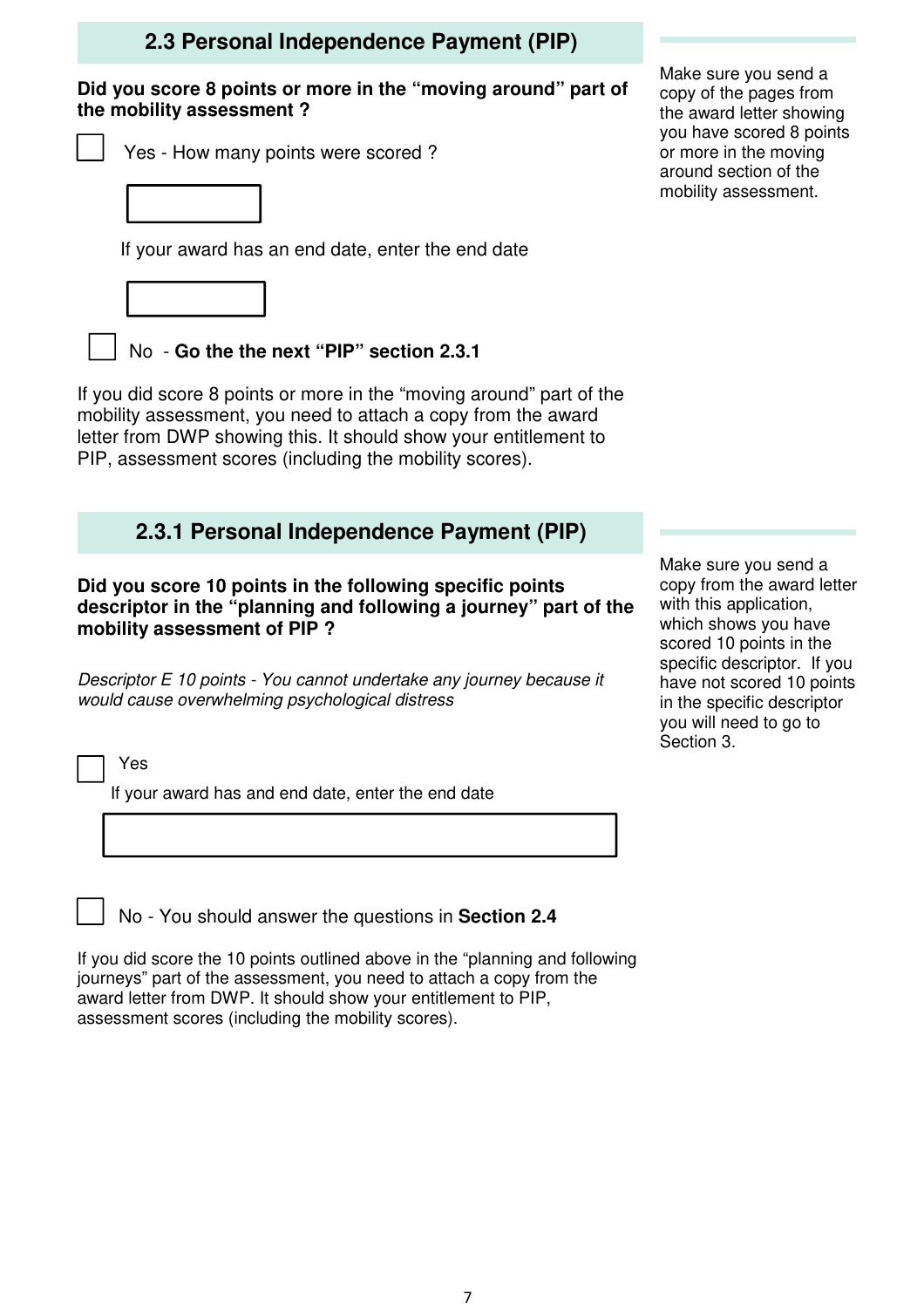## **2.4 Armed Forces Compensation Scheme**

**Have you received a lump sum payment within tariff levels 1 to 8 of the scheme…** 

**and** 

г<br>Г

F

**have you been certified as having a permanent and substantial disability?** 

Yes

 Enclose the original letter from the Service Personnel and Veterans Agency (SPVA) as proof.

No

## **2.5 War Pensioners' Mobility Supplement**

**Do you receive the War Pensioners' Mobility Supplement ?** 

Yes

If your award has an end date, enter the end date

No

If you answered "yes" to any of the questions in section 2, go straight to **Section 7, otherwise go to Section 3** 

You must enclose the **original** version of your letter as proof of entitlement.

You must enclose the **original** version of your letter as proof of entitlement.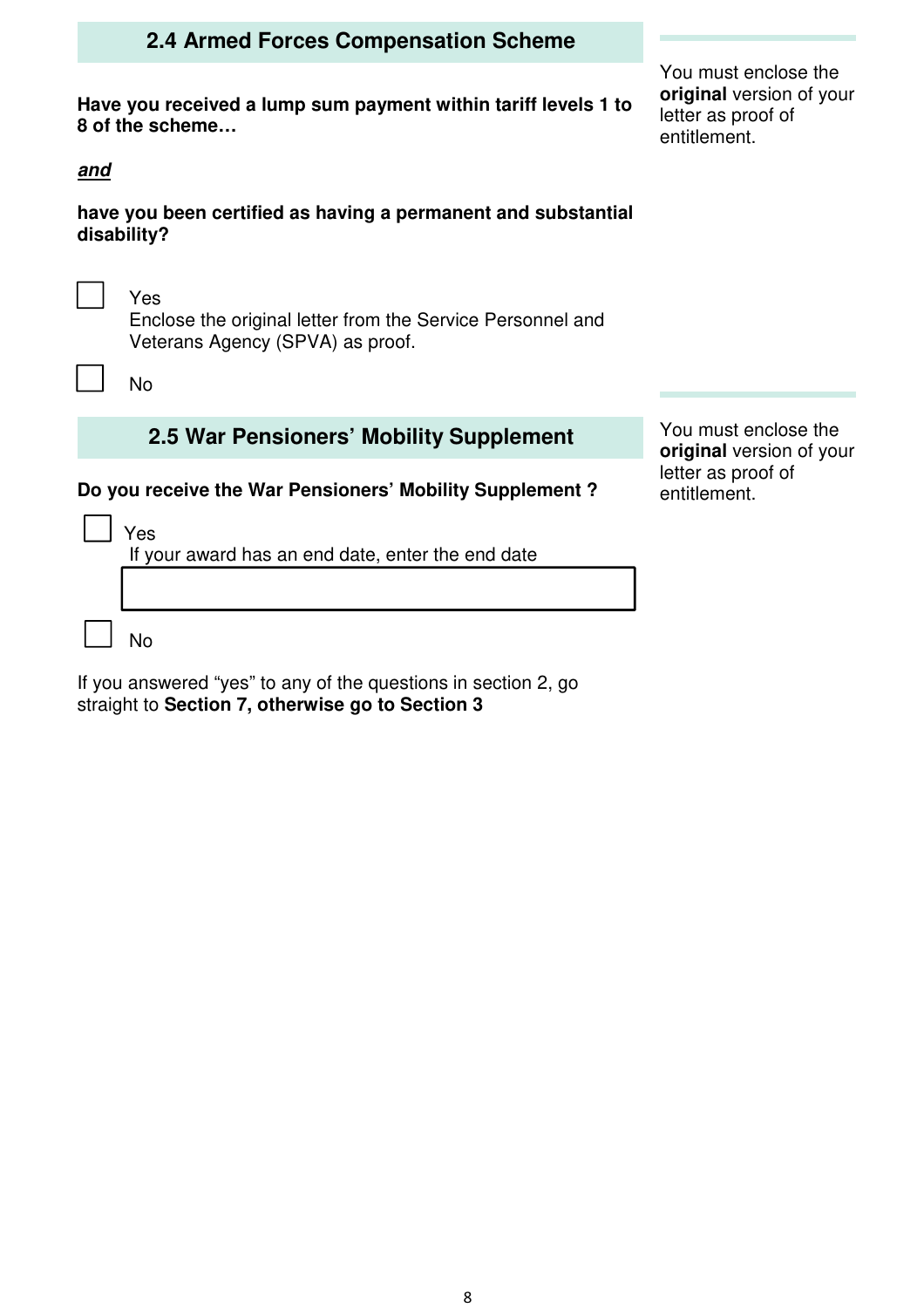# **Section 3 – Walking difficulties**

If you answered "yes" to any of the questions in section 2, go straight to **Section 7** 

#### **Do you have a condition or disability which means you cannot walk or find walking very difficult ?**

Yes

Continue answering the questions in this section

No

Go to **Section 4**

## **Name any health conditions or disabilities that affect your walking**

(Try to use the correct medical terms, if you know them)

Remember, when we are referring to "you" this is the applicant. If you're applying for somebody else, answer the questions on their behalf.

Be as descriptive as possible, but we will ask you some more questions after this about how your walking is affected and things like medication.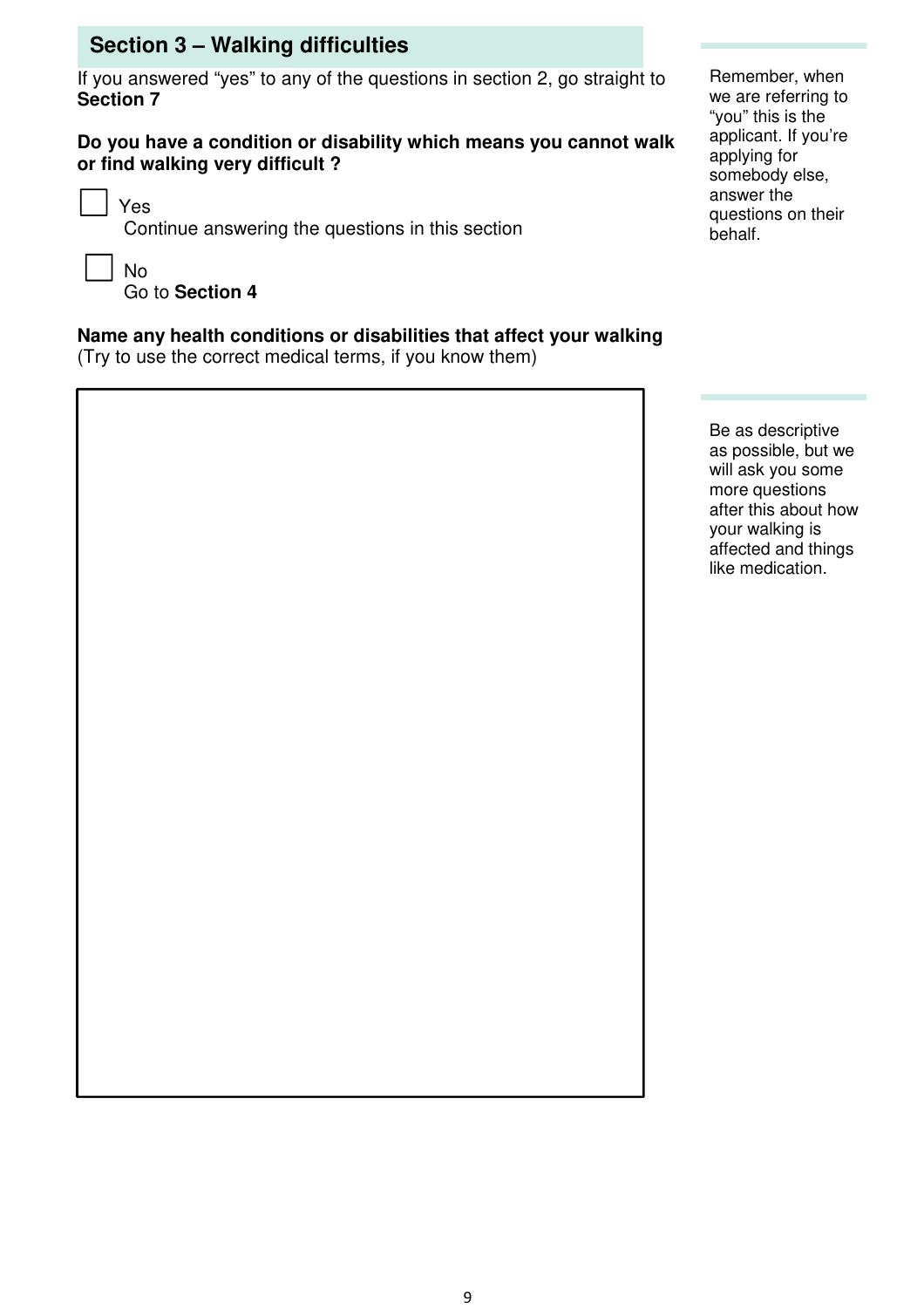## **Excessive pain**

If you didn't tick "Excessive pain" don't answer this section

#### **How would you describe the pain you experience, when walking ?** (You can choose more than one)

When I take my pain relief medication I am able to cope with the pain

Even after taking pain relief medication I have to stop and take regular breaks



Even after taking pain relief medication the pain makes me physically sick



Even after taking pain relief medication I am frequently in so much pain that walking for more than 2 minutes is unbearable

Describe the pain

#### **Breathlessness**

If you didn't tick "Breathlessness" don't answer this section

#### **When do you get breathless ?**

(You can choose more than one)



Walking up a slight hill]



Trying to keep up with others on level

Walking on level ground at my own pace

Getting dressed or trying to leave my home

**Other** 

Describe when you get breathless

Also known as shortness of breath, this could be described as an intense tightening in the chest, or a feeling of suffocation.

| Only fill in the extra |
|------------------------|
| text-boxes if you      |
| have ticked the        |
| checkbox.              |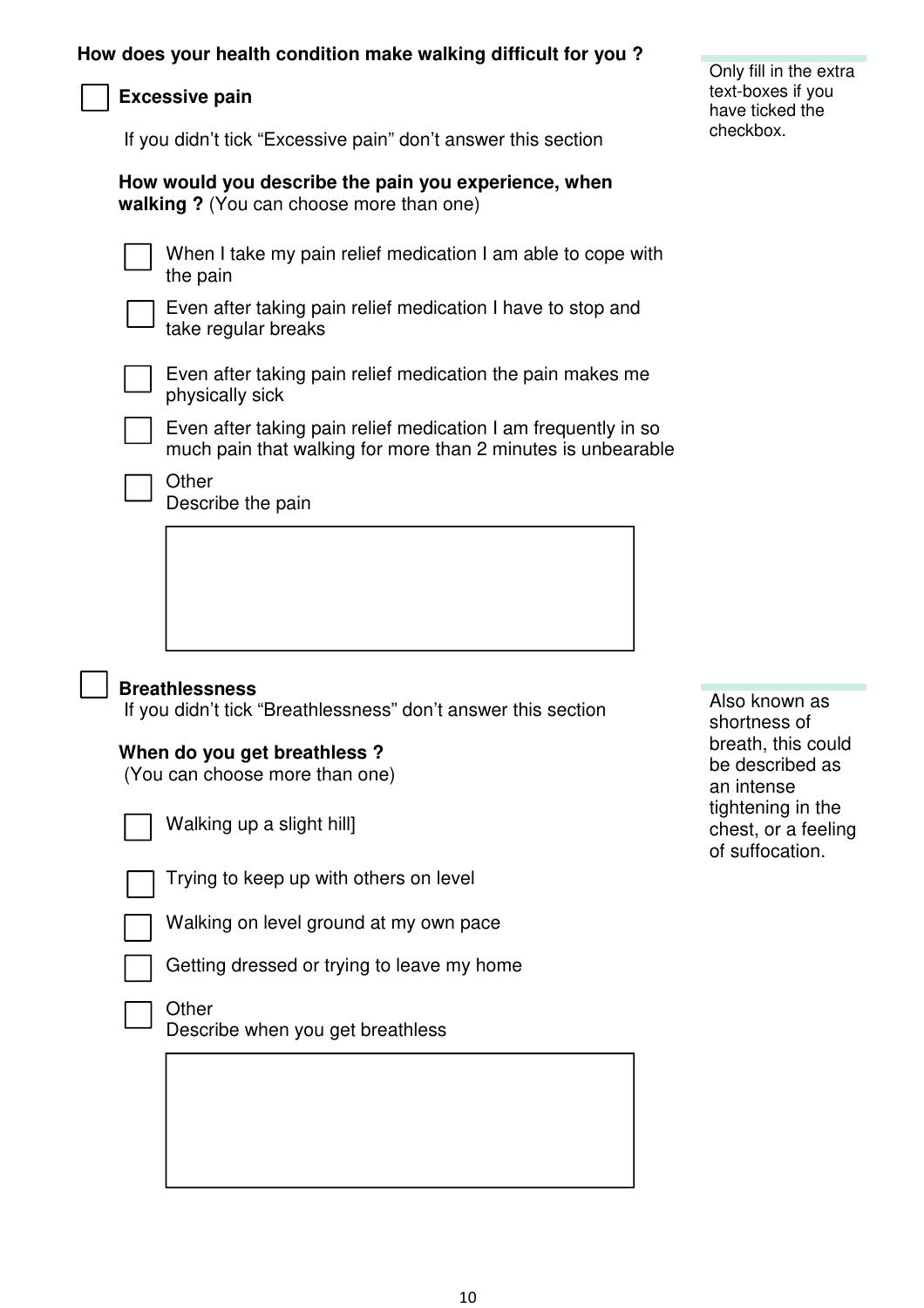|  | <b>Salance, co-ordination or posture</b>                    |
|--|-------------------------------------------------------------|
|  | Describe how the way you walk is affected by your condition |

 (For example, if your posture is affected or you struggle to take full steps)

## **It is dangerous to my health and safety**

Describe how your condition makes walking dangerous

Do you have a chest, lung or heart condition / epilepsy?



## **Something else**

 What is it about your condition that causes you difficulty walking ?



Have you seen a healthcare professional for any falls in the last 12 months ?

Yes | | No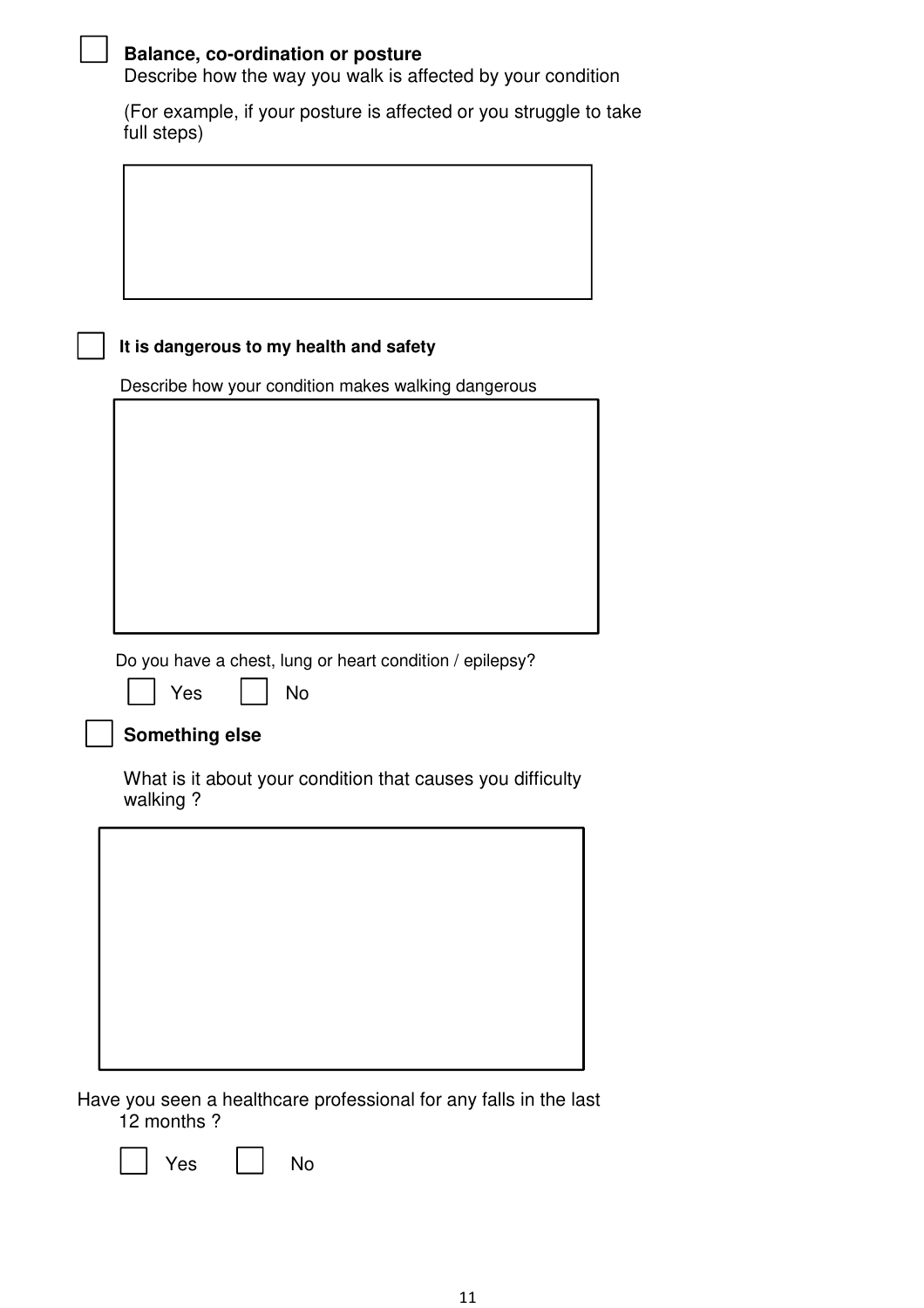# **Help to get around**

| What is this aid or support?<br>(For example, a wheelchair, crutches or a | When do you need<br>this help?        | If it is an aid, how was<br>it provided?       |
|---------------------------------------------------------------------------|---------------------------------------|------------------------------------------------|
| member of your family)                                                    | (For example, to get to<br>the shops) | (For example, Hospital<br>or bought privately) |
|                                                                           |                                       |                                                |
|                                                                           |                                       |                                                |
|                                                                           |                                       |                                                |
|                                                                           |                                       |                                                |
|                                                                           |                                       |                                                |

## **How long can you walk for without stopping?**

(If you listed an aid above, then your answer below should be when using that  $aid$ ) – Only tick one.

I can't walk at all

Less than a minute

Between 1 and 5 minutes

Between 5 and 10 minutes

More than 10 minutes

## **If you cannot walk, go to section 7**

**Describe somewhere you can walk from and to and how far this is**  (Be specific and use place names or house numbers)

**How long does it take you?** (For example, 10 minutes)

"Stopping" could be to take a rest or to catch your breath.

For example, "from my home address to No. 36 on my street"

If you use an aid to get around, then your answer should be whilst using that aid

You can now go to: **Section 7 – Treatments, medication, healthcare professionals & supporting documents**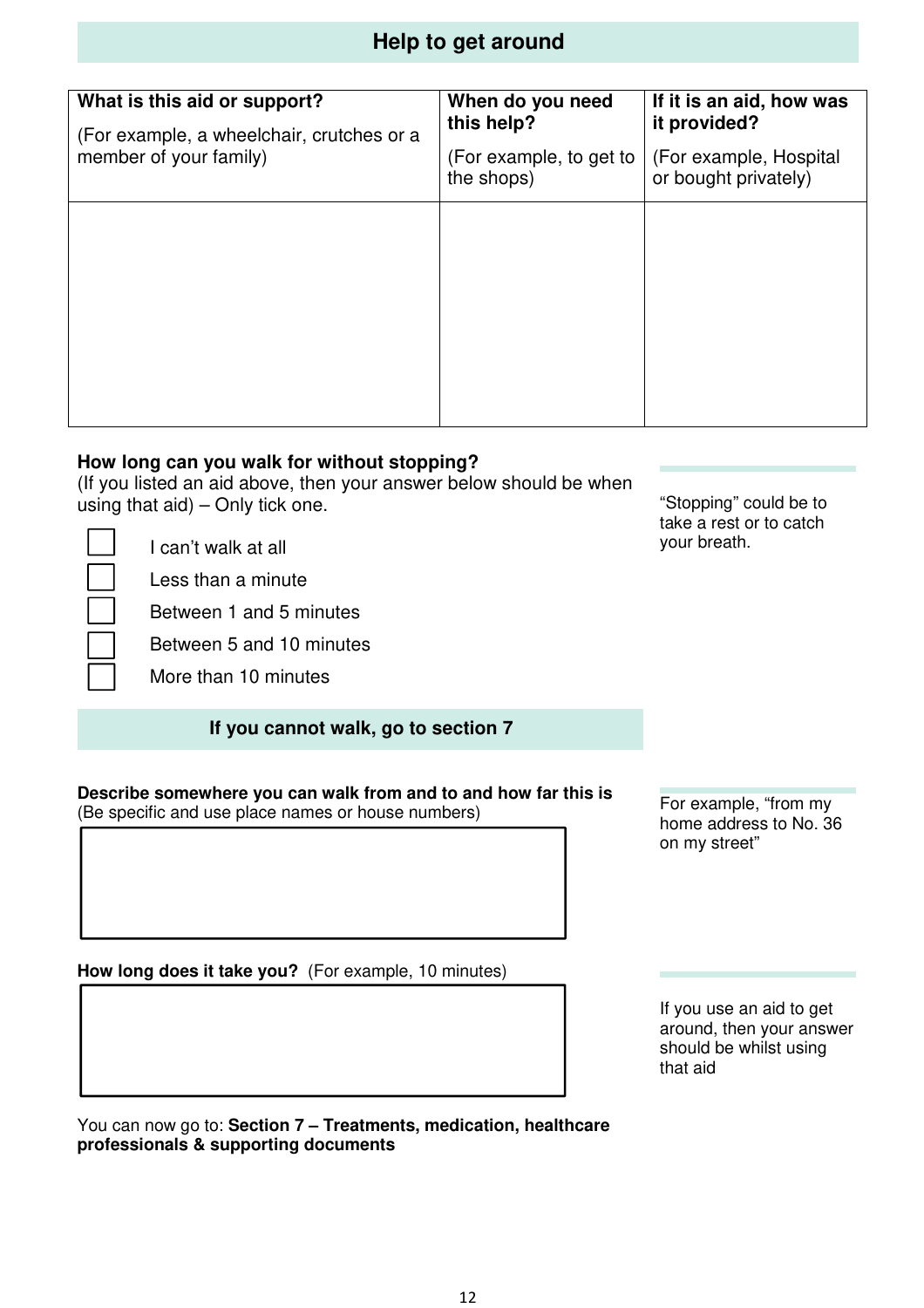# **Section 4 – non-visible (hidden) conditions**

If you answered "yes" to any of the questions in section 3, go straight to **Section 7**.

**Do you have a non-visible (hidden) condition, causing you to severely struggle with journeys between a vehicle and your destination ?** 

Yes

Continue answering the questions in this section

 No Go to Section 5

## **What affects you taking a journey?**

(Tick all that apply)

## **I am a risk near vehicles, in traffic or car parks**

When are you at risk?

Almost never

Sometimes

Almost every journey

Every journey

 Please give an example of when you have been a risk near vehicles, in traffic or a car park.

## **I struggle to plan or follow a journey**

What journeys does this apply to?



Unfamiliar journeys | | Every journey

Remember, when we are referring to "you" this is the applicant. If you are applying for somebody else, answer the questions on their behalf.

If some, or most, of these do not apply to you, please use the free text boxes to explain what affects you.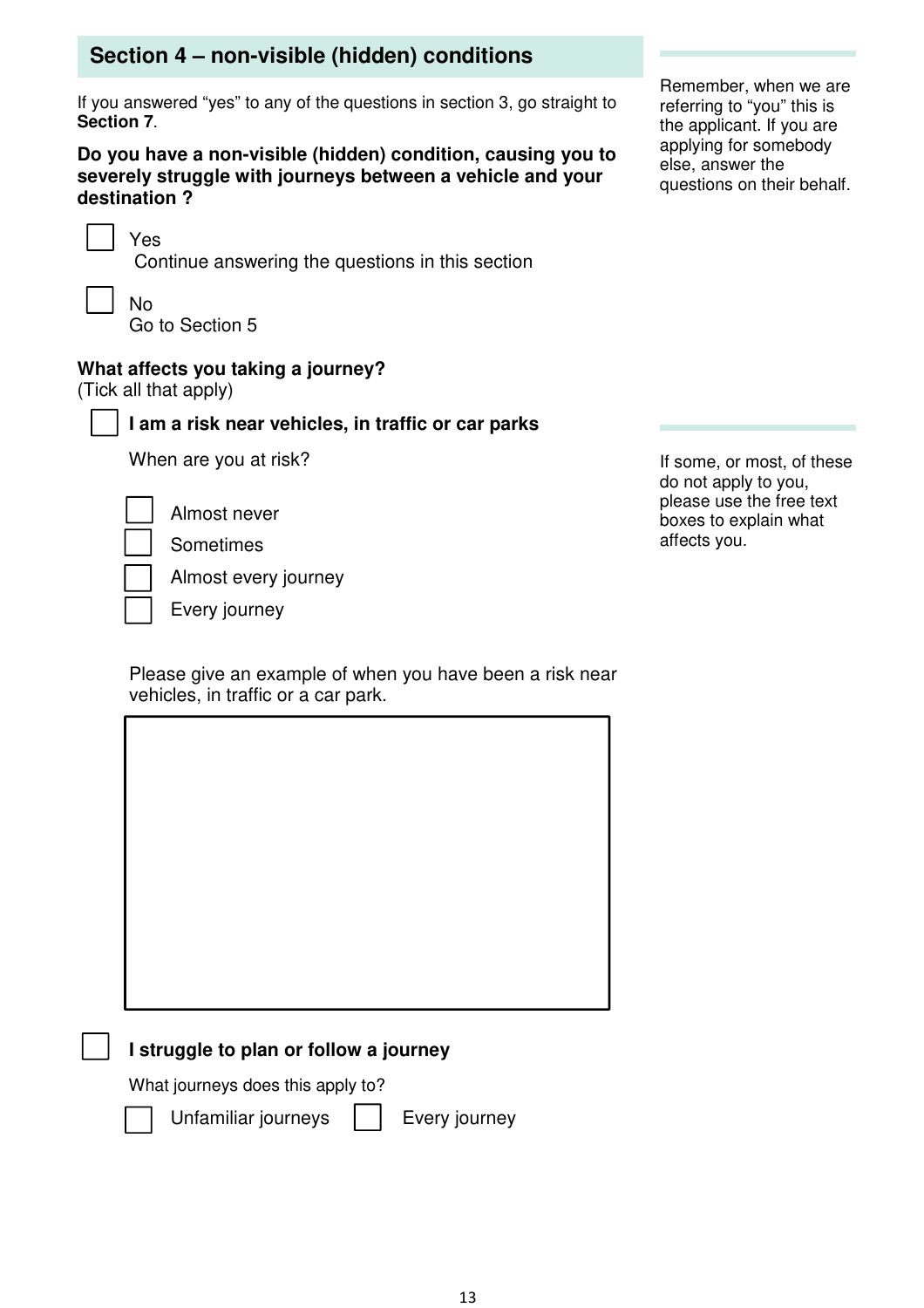#### **I find it difficult or impossible to control my actions and**  lack awareness of the impact they could have on others

How often does this happen ?

Almost never

Sometimes

Almost every journey

| Every journey

 Please describe the kinds of incidents that have happened or are likely to happen on journeys

If some, or most, of these do not apply to you, please use the free text boxes to explain what affects you.

## **I regularly have intense responses to overwhelming situations causing temporary loss of behavioural control**

How often does this happen ?

Almost never

Sometimes



Every journey

 Please give examples of the situations that cause temporary loss of behavioural control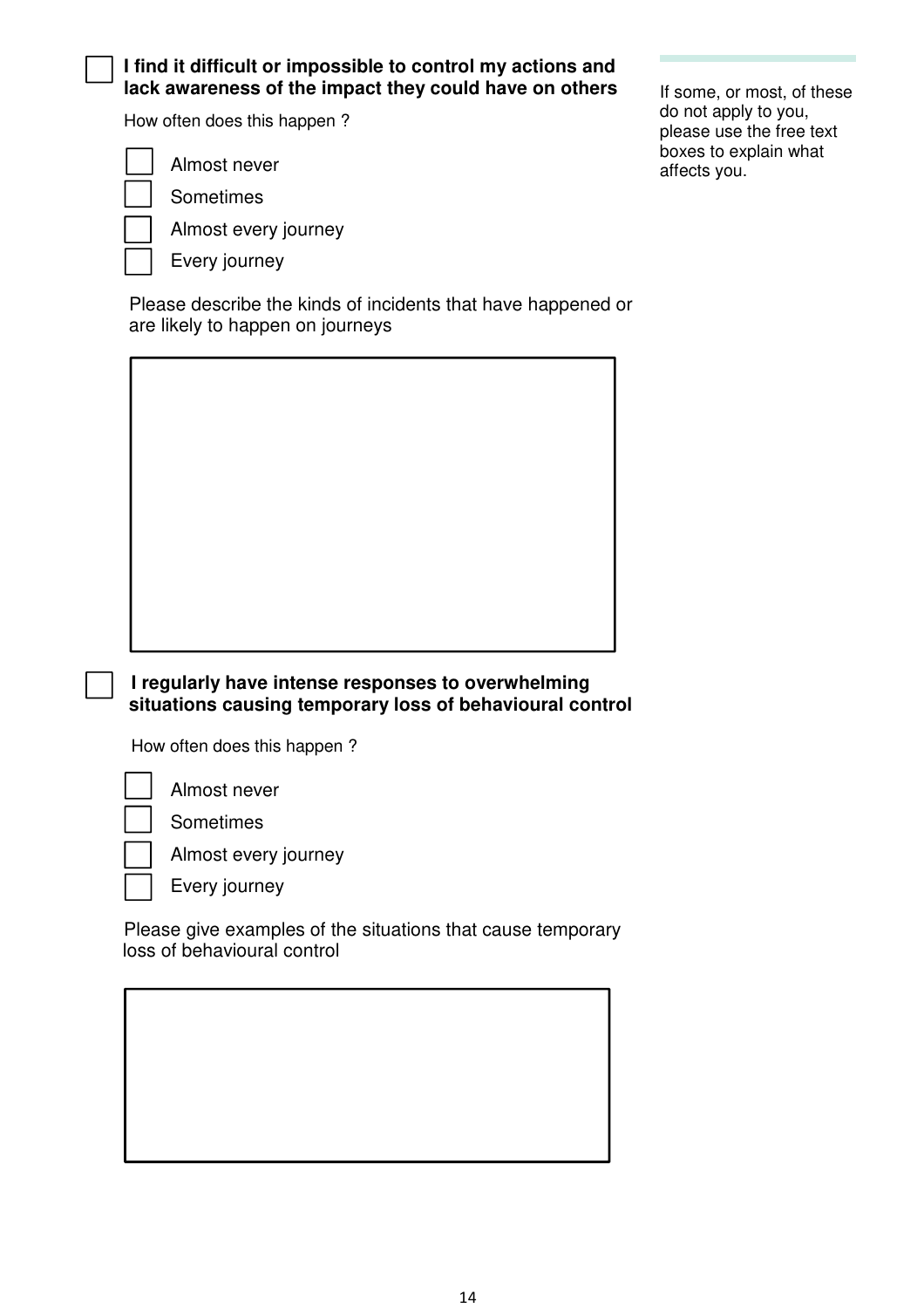## **I can become extremely anxious or fearful of public/open spaces**

When do you become extremely anxious/fearful



Almost never

Sometimes

Almost every journey

Every journey

## Please describe the levels of anxiety

If some, or most, of these do not apply to you, please use the free text boxes to explain what affects you.

## **Something else**

Please describe ehat affects you taking a journey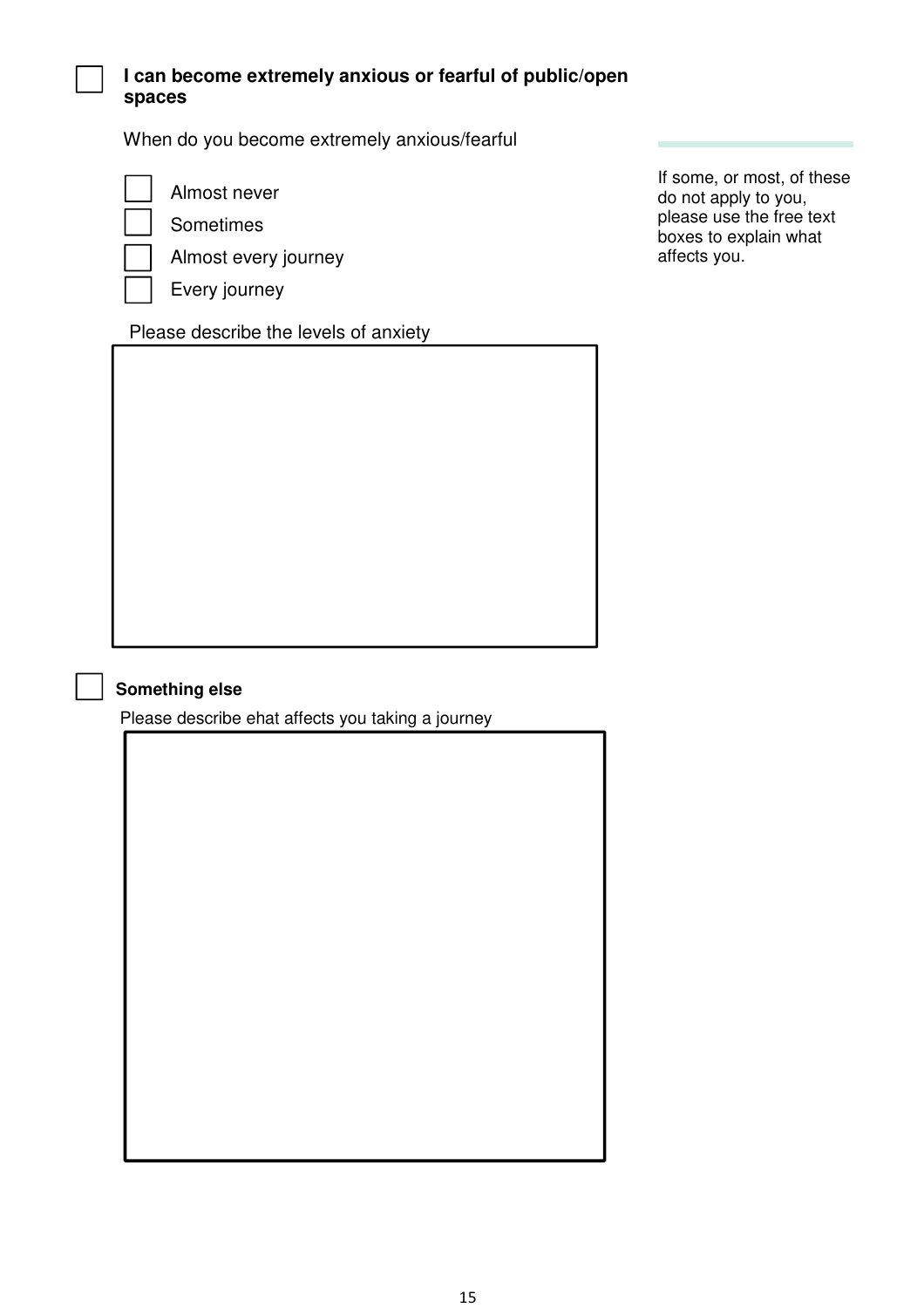## **How would a Blue Badge improve taking a journey between a vehicle and your destination for you?**

(Describe your needs, in detail)

Remember, when we are referring to "you" this is the applicant. If you are applying for somebody else, answer the questions on their behalf.

#### **What measures are currently taken to try to improve journeys for you beween a vehicle and your destination ?**

(List the steps taken to try to improve journeys)

**How effective are they?**

**You will need to provide supporting information from a healthcare professional to support your application (provide details of this at Section 7 Supportin Documents).**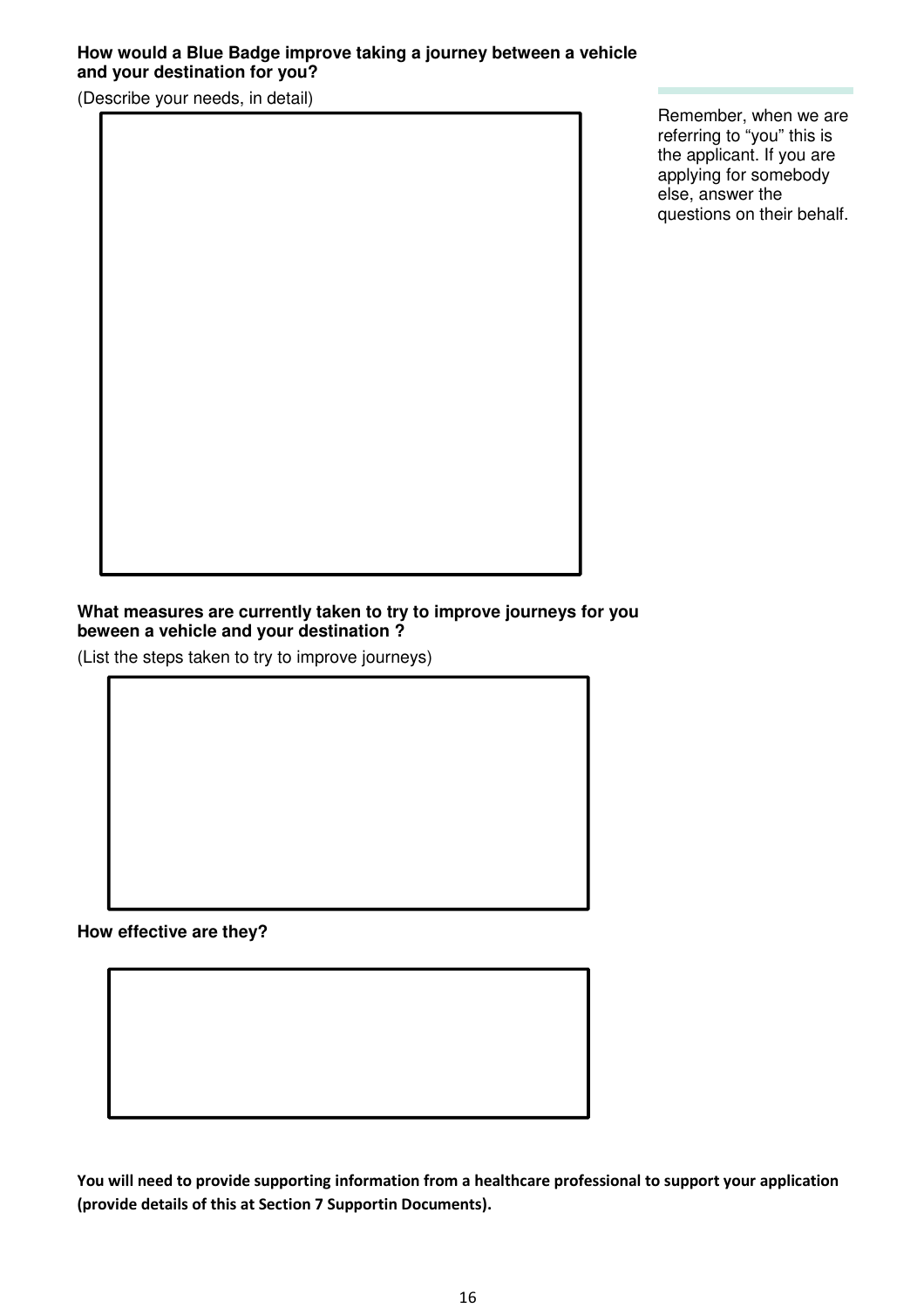# **Section 5 – Disability that affects both arms**

If you answered "yes" to any of the questions in section 4, go straight to **Section 7**.

### **Do you have a disability in both arms?**



Yes

Continue answering the questions in this section

 No **Go to Section 6** 

## **Do you drive regularly ?**

|  | Yes<br>Continue answering the questions in this section |
|--|---------------------------------------------------------|
|--|---------------------------------------------------------|

No

**Go to Section 6** 

#### **Name any health conditions or disabilities that affect your arms** (try to use the correct medical terms, if you know them)

Do you struggle to operate parking machines ?

Yes Describe how to struggle to operate parking machines

No

## **Do you drive an adapted vehicle?**

#### Yes

 Describe how it has been adapted for you. You should also attach copies of insurance details to verify this.

Attach copies of your insurance details or Vehicle Registration document as supporting documents.

 **No**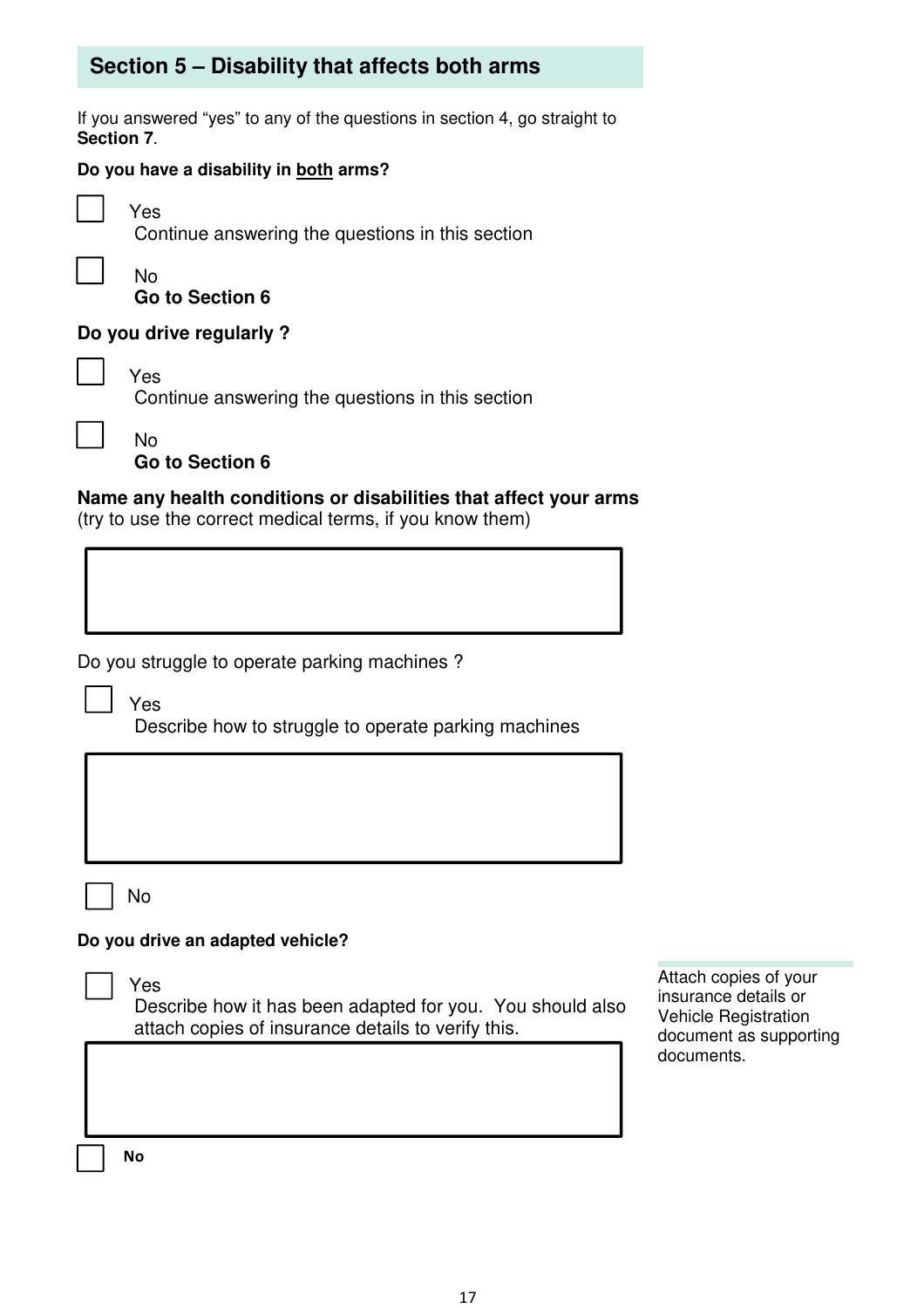# **Section 6 – Children under 3 years old**

This section is for people applying on behalf of a child that is under 3 years old.

#### **Are you applying for a child under 3 years old?**

 $\mathbf{r}$ 

j  Yes

Continue answering the questions in this section

 No **Go to Section 7** 

#### **Which of these applies to the child under 3?**

They need to be accompanied by bulky medical equipment

 They need to be near a vehicle to receive or be taken for treatment

Neither of these

## **Name any health conditions or disabilities that affect the child**

(Try to use the correct medical terms, if you know them)

You should enclose a letter from any healthcare professionals that are involved in the child's treatments, which confirms the details of the condition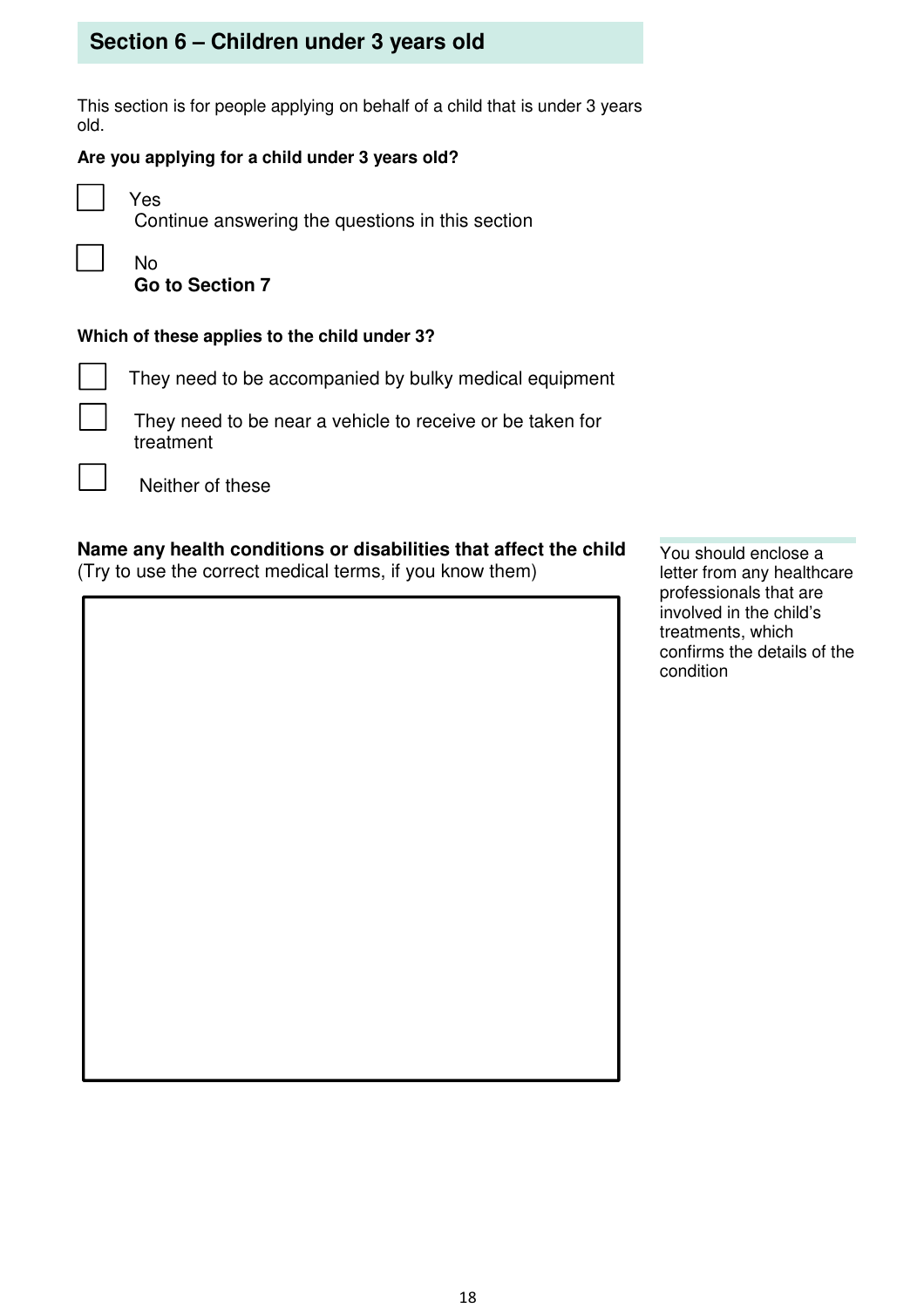# **Section 7 – Treatments, medication, associated professionals & documents**

This section is only to be completed if you have answered any of the questions in sections 3, 4, 5 or 6. Otherwise, go to **Section 9**.

## **Treatments**

#### **Has your condition required any treatments?**

These could have been in the last 10 years, ongoing or any treatment you have booked in the next 3 years. List any surgeries, treatments or clinics that are to do with your condition.



Add the treatment details below

 No Go to **"Medication"** 

| <b>Describe the treatment</b>                                                                                                                                              | Date of the treatment                                                             |
|----------------------------------------------------------------------------------------------------------------------------------------------------------------------------|-----------------------------------------------------------------------------------|
| Anything relevant to your condition that you have seen (or are due<br>to see) a professional for. For example, hip replacement<br>operation, physiotherapy or pain clinic. | If it is in the future - Do you<br>expect the condition to improve<br>afterwards? |
|                                                                                                                                                                            |                                                                                   |
|                                                                                                                                                                            |                                                                                   |
|                                                                                                                                                                            |                                                                                   |
|                                                                                                                                                                            |                                                                                   |
|                                                                                                                                                                            |                                                                                   |
|                                                                                                                                                                            |                                                                                   |
|                                                                                                                                                                            |                                                                                   |

Remember, when we are referring to "you" this is the applicant. If you are applying for somebody else, answer the questions on their behalf.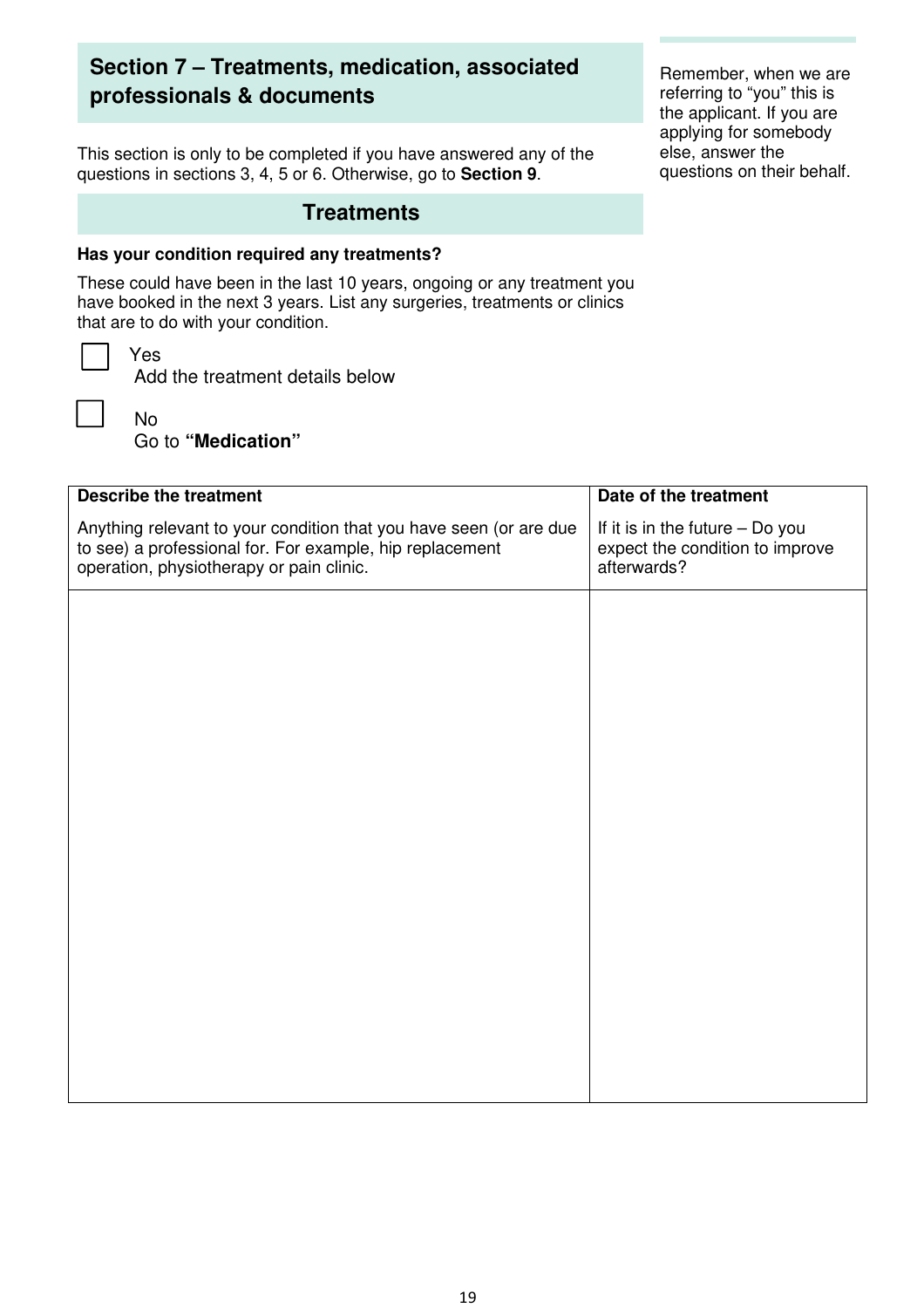# **Medication**

## **Do you take any medication for your condition?**

(Any medication or pain relief you currently take for your condition)

Yes

No

Add the medication details below

Go to **"Associated professional"** 

| Name of this medication or pain relief and<br>if it is prescribed? | How much do you take<br>at a time? (Dosage) | How often do you take<br>this? |
|--------------------------------------------------------------------|---------------------------------------------|--------------------------------|
|                                                                    |                                             |                                |
|                                                                    |                                             |                                |
|                                                                    |                                             |                                |
|                                                                    |                                             |                                |
|                                                                    |                                             |                                |
|                                                                    |                                             |                                |
|                                                                    |                                             |                                |
|                                                                    |                                             |                                |
|                                                                    |                                             |                                |
|                                                                    |                                             |                                |
|                                                                    |                                             |                                |
|                                                                    |                                             |                                |
|                                                                    |                                             |                                |
|                                                                    |                                             |                                |
|                                                                    |                                             |                                |
|                                                                    |                                             |                                |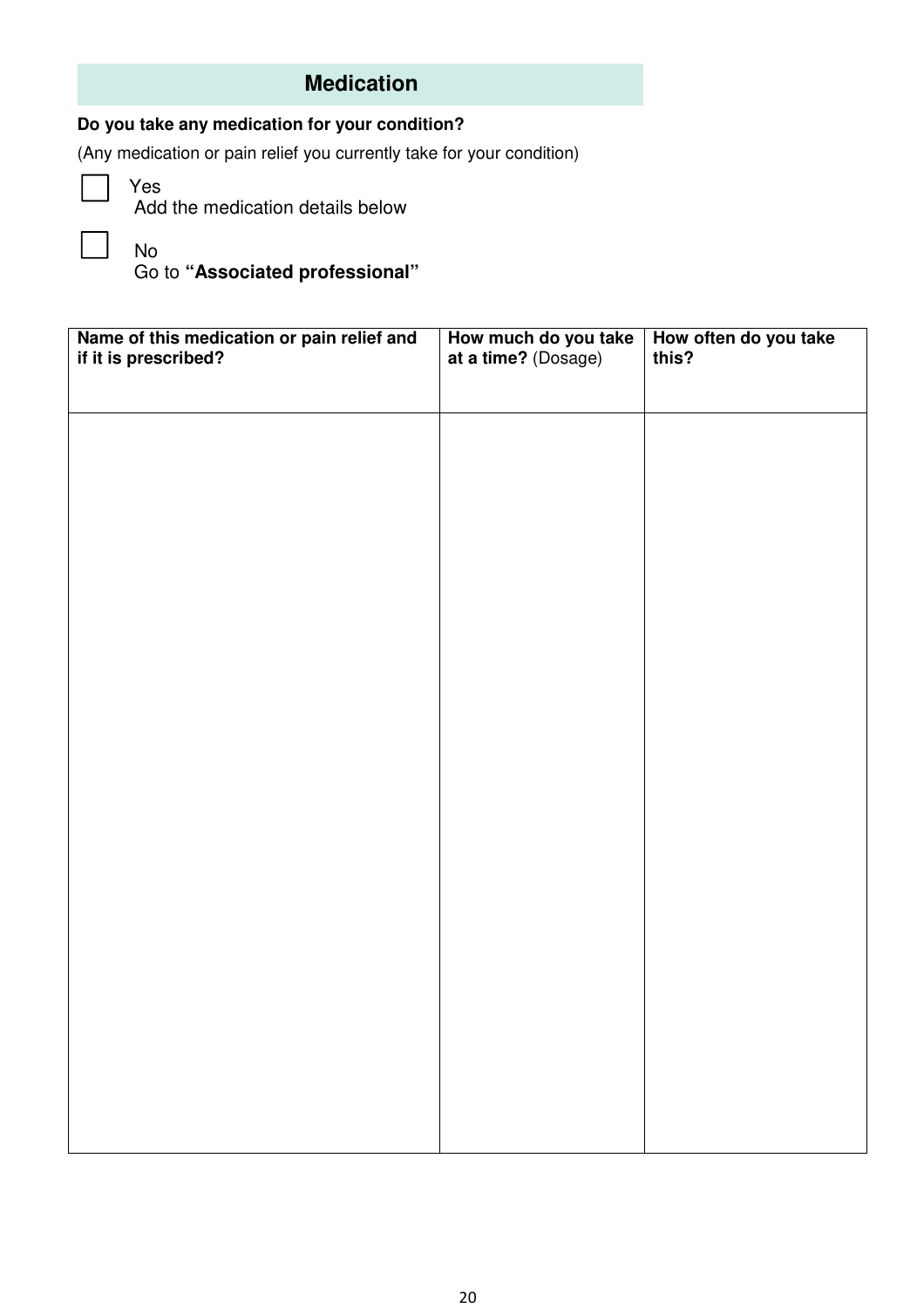# **Associated or healthcare professionals**

#### **Do you currently see any professionals for your condition?**

(Or if you have seen any in the last 3 years)



Yes Add their details below

No

Go to **"Supporting documents"** 

| Name and role of the professional | Where do they work?                   |
|-----------------------------------|---------------------------------------|
| (This cannot only be your GP)     | (Include contact details if possible) |
|                                   |                                       |
|                                   |                                       |
|                                   |                                       |
|                                   |                                       |
|                                   |                                       |
|                                   |                                       |
|                                   |                                       |
|                                   |                                       |
|                                   |                                       |
|                                   |                                       |
|                                   |                                       |
|                                   |                                       |
|                                   |                                       |
|                                   |                                       |
|                                   |                                       |

Do you give us permission to issue a form to a support worker or healthcare professional you have named above to provide further information in support of your application ?



Yes

 No Go to **"Supporting documents"**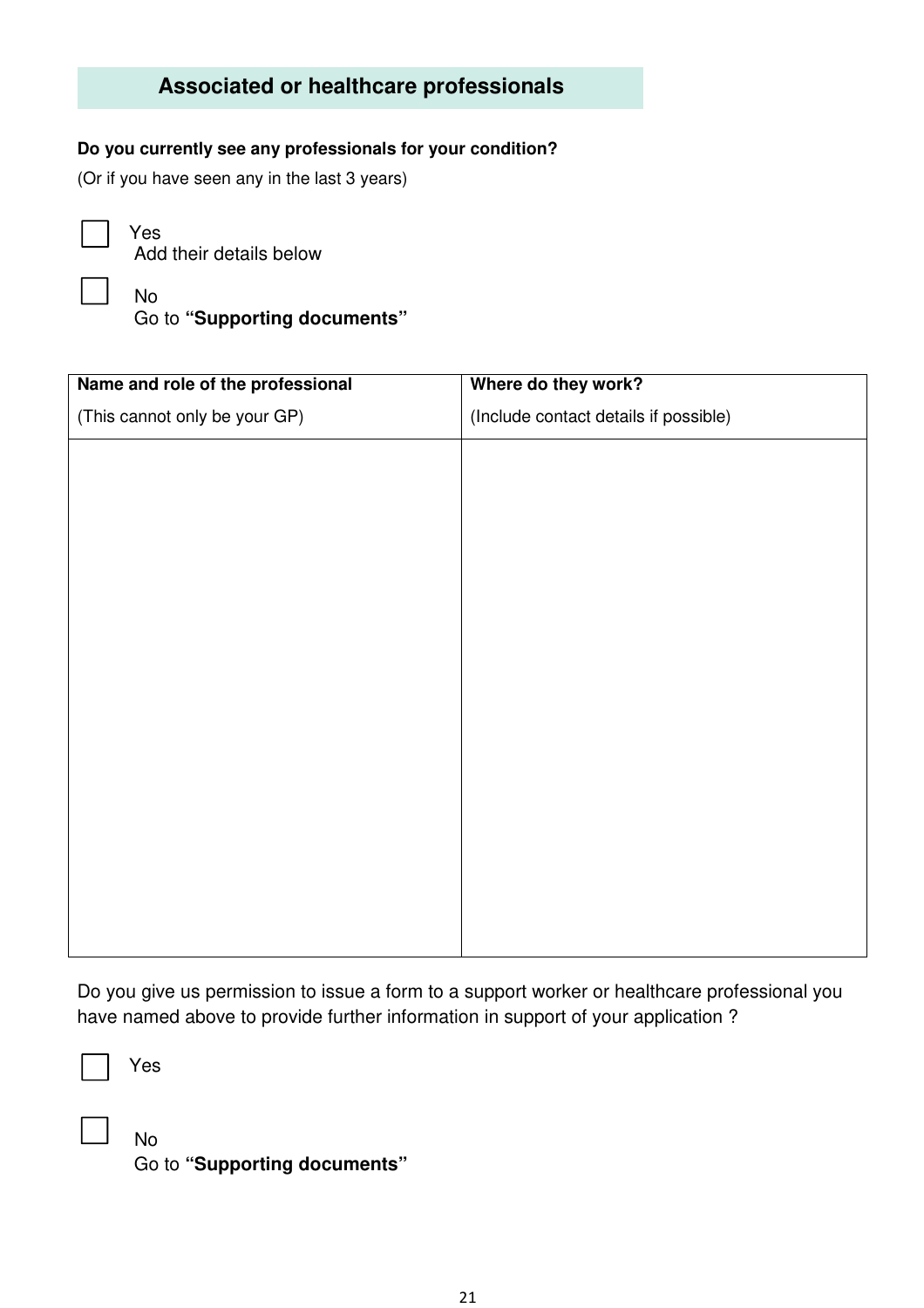# **Supporting documents**

## **Are you attaching supporting documents to this application?**

 $\overline{1}$ 

Yes List the documents you are attaching/enclosing below.

 No Go to **Section 9** 

### **What documents are you attaching?**

List the documents you are attaching to this application

(for example diagnosis letters, PIP decision and award letters, evidence of the progression of the condition over time, confirmation of ongoing treatments, supporting letter from a heathcare professional)

It is especially important to attach documents where we have asked for you to provide proof or verification..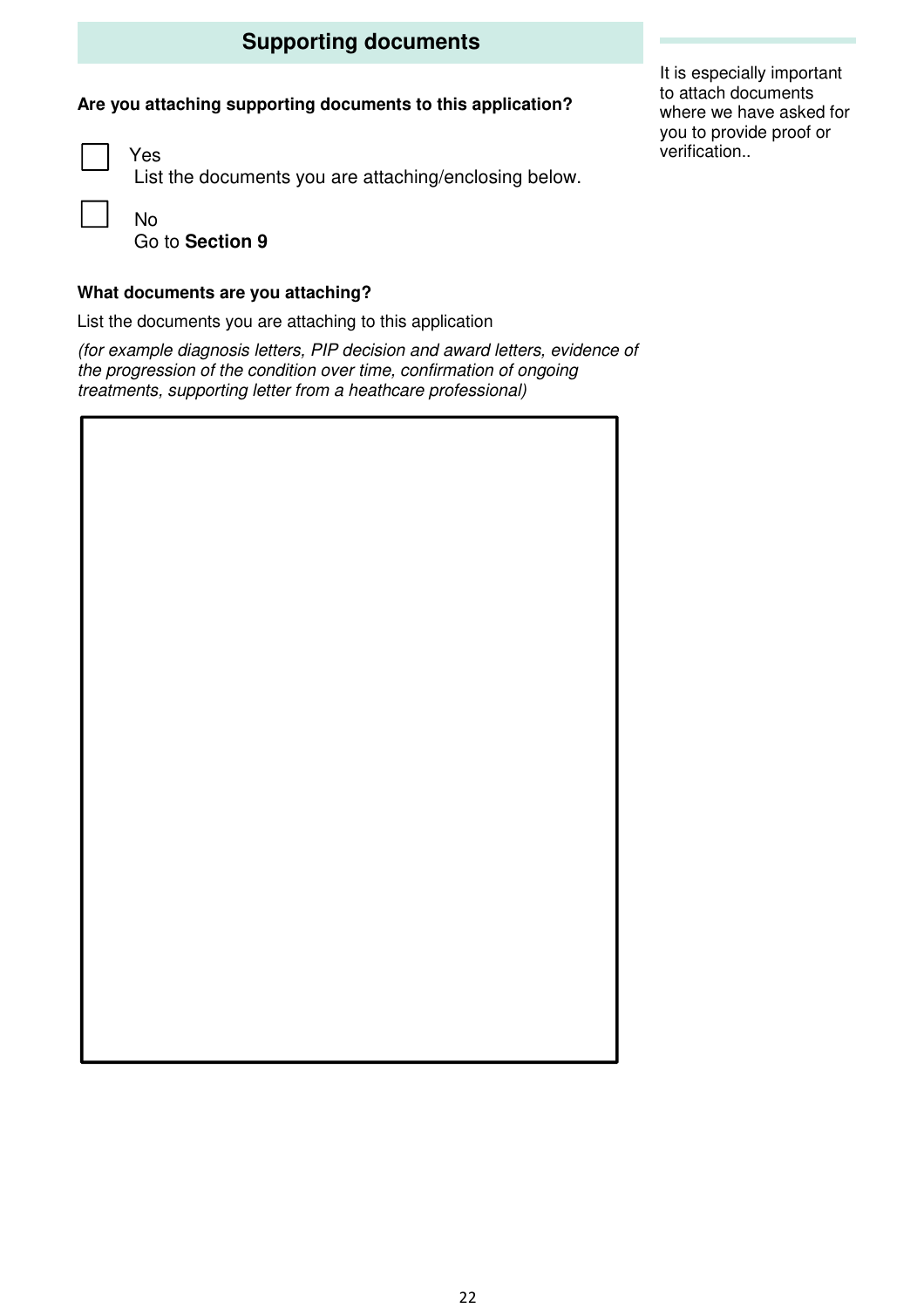## **Section 8 – Organisation badges**

#### **Does your organisation care for people who need a Blue Badge?**

| es |
|----|
|    |

II No

**Does your organisation transport the people you care for?** 

| Yes            |
|----------------|
| N <sub>O</sub> |

 $\frac{1}{1}$ 

#### **Charity number** (if applicable)

#### **Postal address**

(This is where the badge will be posted to)

**What's the name of your organisation?** 

Postcode:

**Who should be contacted about this application?** 

(If you are the contact, put your full name here)

**Email address** (optional)

**Main phone number – landline or mobile** 

If you answer "No" to either of these questions, it is unlikely your organisation is eligible for a Blue Badge.

You must supply a declaration on Organisational Letterhead confirming that the organisation does care for disabled people, who would meet one or more of the criteria, and that they will only be using the badge solely for the purpose of transporting those people.

If any of your vehicles are licensed under the Disabled Passenger Vehicle (DPV) taxation class, you must attach a copy of the tax disc(s).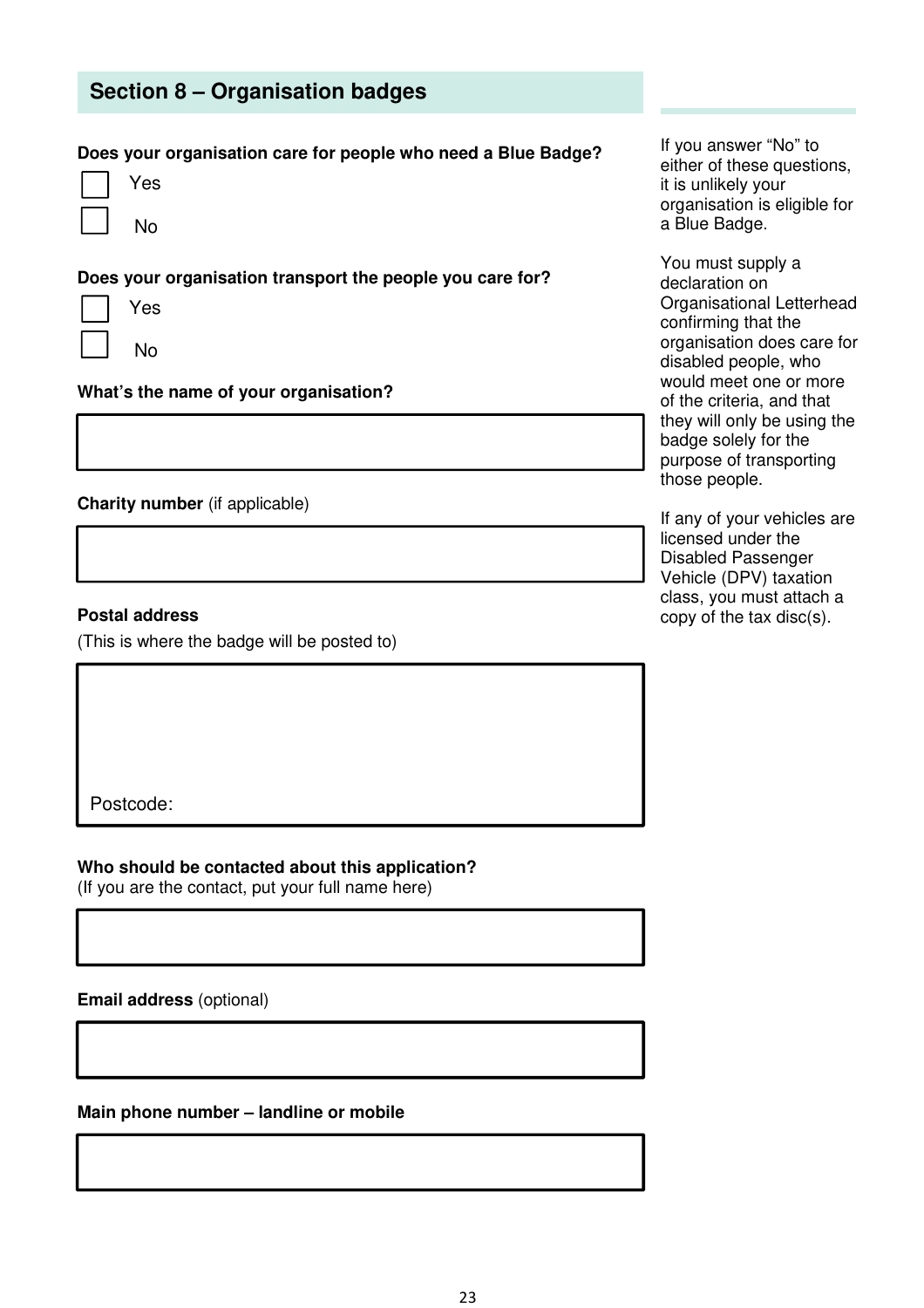| Fist the vehicles the padde will be used in |                                |  |
|---------------------------------------------|--------------------------------|--|
| Vehicle registration number                 | How often is the vehicle used? |  |
|                                             |                                |  |
|                                             |                                |  |
|                                             |                                |  |
|                                             |                                |  |
|                                             |                                |  |
|                                             |                                |  |
|                                             |                                |  |
|                                             |                                |  |
|                                             |                                |  |
|                                             |                                |  |
|                                             |                                |  |
|                                             |                                |  |
|                                             |                                |  |
|                                             |                                |  |
|                                             |                                |  |
|                                             |                                |  |
|                                             |                                |  |

# **List the vehicles the badge will be used in**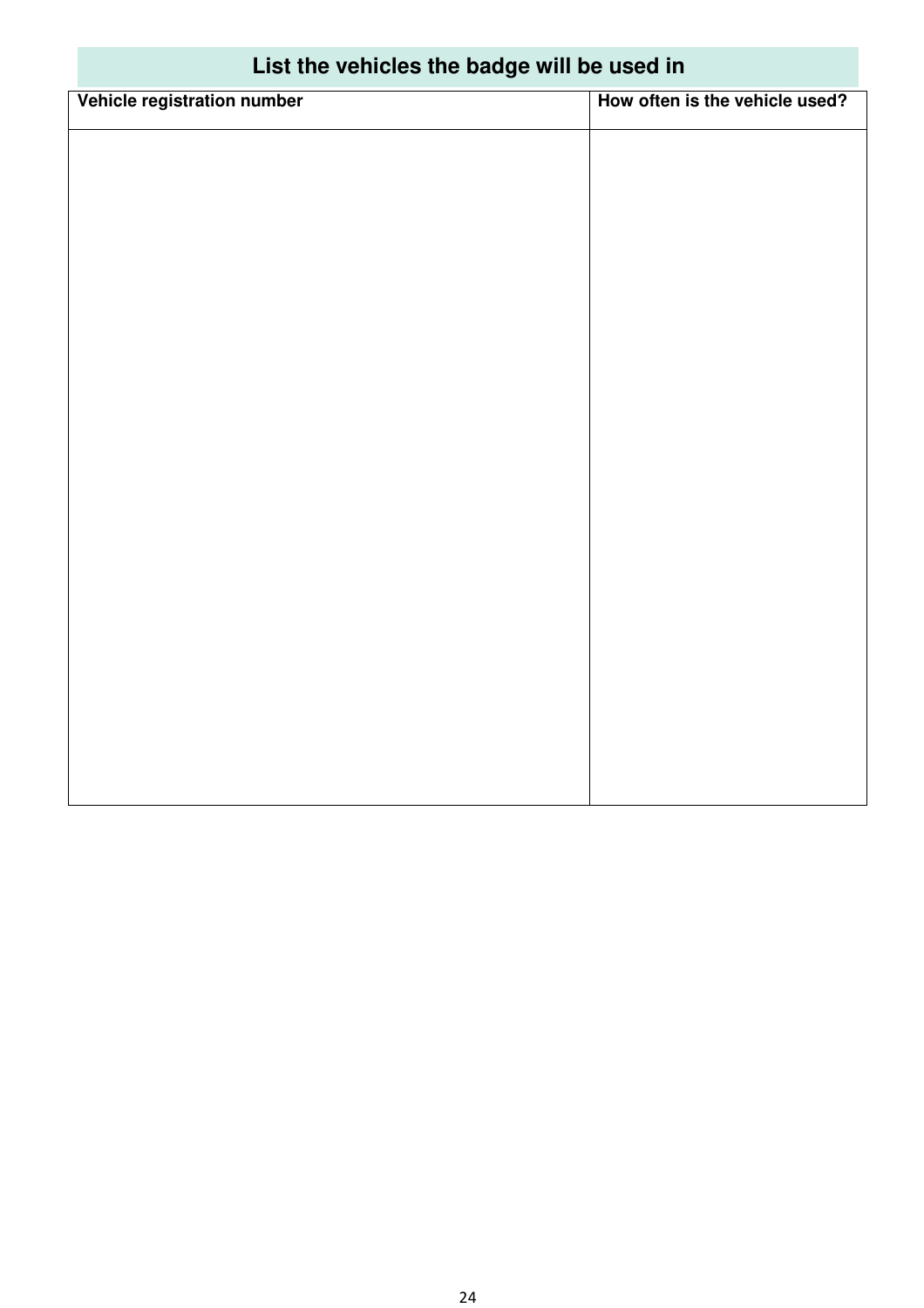# **Section 9 – Declaration**

Please ensure you sign **one** of the three sections

- Applying for yourself
- Applying on behalf of somebody else
- Organisations

## **Applying for yourself**

By submitting this application you agree that:

- you have read and understand the rules for using a Blue Badge
- the details provided are complete and accurate
- you won't hold more than one Blue Badge at any time
- you will tell Northumberland County Council about any changes that may affect your eligibility

You also agree that Northumberland County Council may:

- contact you if there are any issues with this application or to prevent badge misuse
- if required, arrange a phone-based or in-person assessment for you
- check your eligibility with the information we hold
- suggest other benefits or services that you may be eligible for
- cross check the information you have provided with other departments



I agree to this declaration

#### **Signed**

#### **Date of signature**

Read the declaration carefully and only sign it once you are clear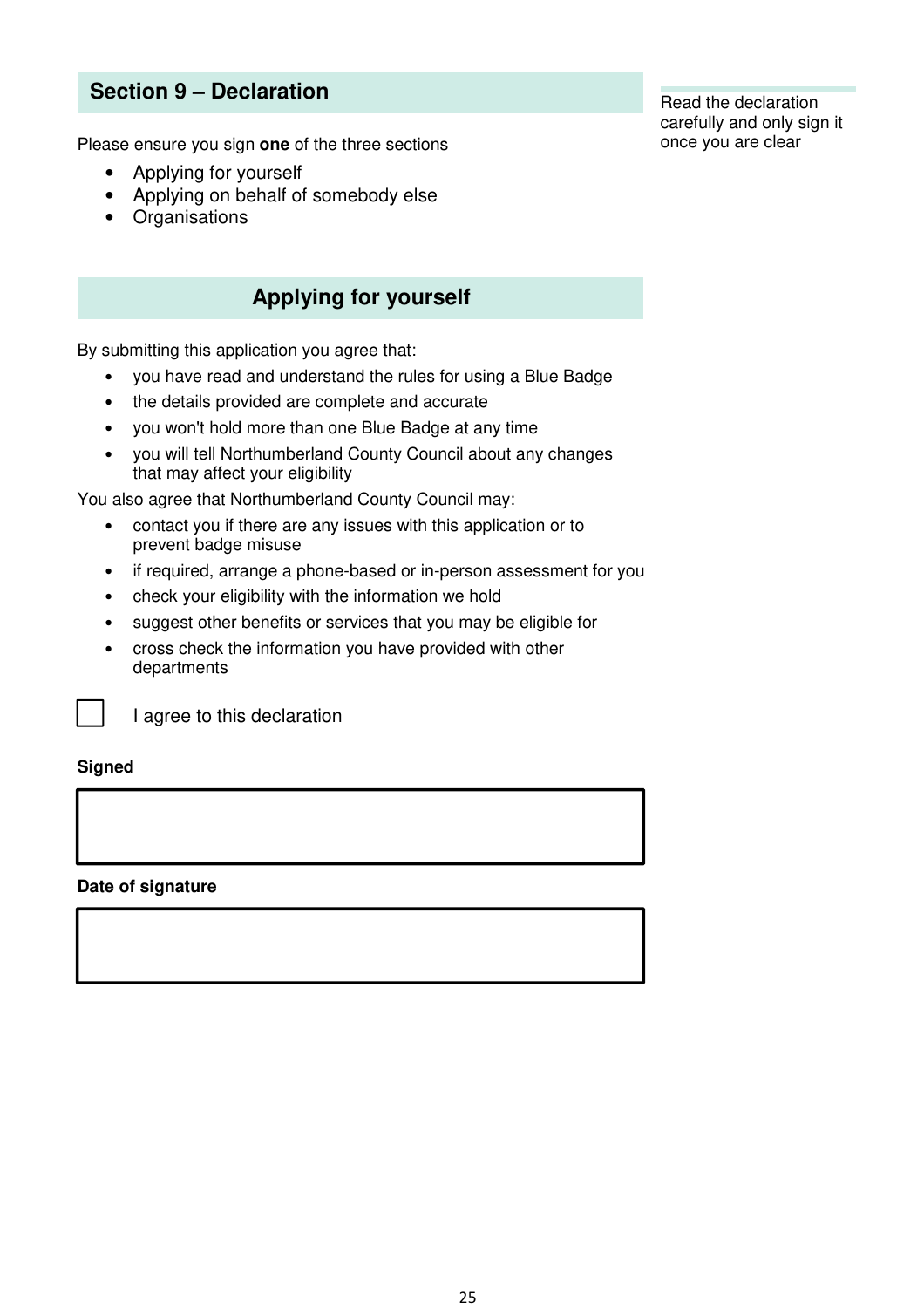# **Applying on behalf of somebody else**

By submitting this application you agree on behalf of the applicant that:

- the rules for using a Blue Badge have been read and understood
- you have the authority to submit this application
- the details provided are complete and accurate
- they won't hold more than one Blue Badge at any time
- Northumberland County Council will be told about any changes that may affect their eligibility

You also agree that Northumberland County Council may:

- contact the person whose details have been provided if there are any issues with this application or to prevent badge misuse
- if required, arrange a phone-based or in-person assessment for the applicant
- check their eligibility with the information they hold
- suggest other benefits or services that they may be eligible for
- cross check the information provided with other departments



I agree to this declaration

#### **Signed**

#### **Relationship to applicant**

#### **Date of signature**

Read the declaration carefully and only sign it once you are clear.